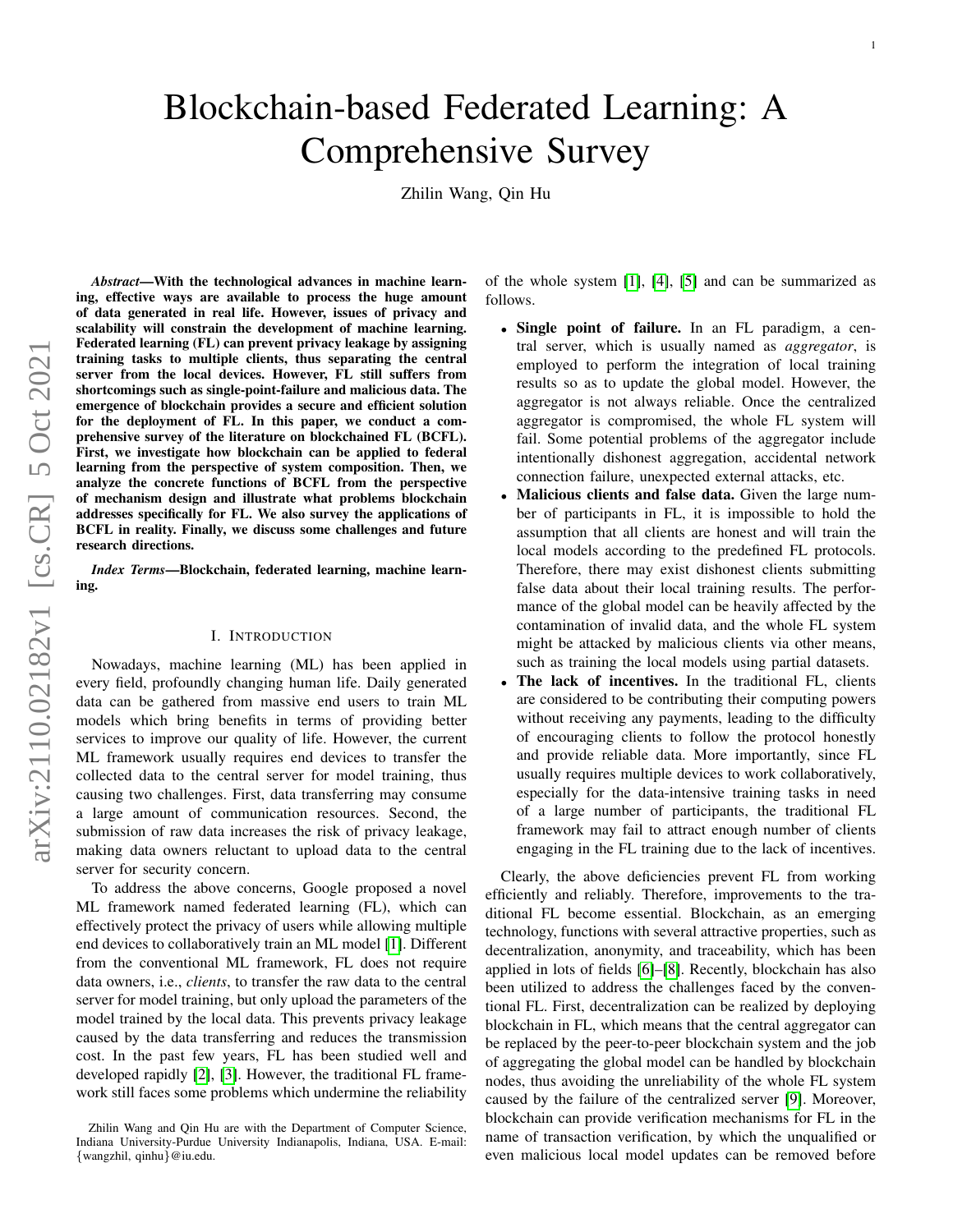the global model is aggregated [\[10\]](#page-15-8). Further, blockchain can effectively distribute rewards to FL clients for encouraging their participation and honest behaviors [\[11\]](#page-15-9). Based on our investigation, we argue that blockchained FL framework has at least the following merits:

- Single-point-failure can be avoided by taken the place of central aggregator with blockchain. In a blockchained FL system, the model aggregation will executed by more than one client.
- Unreliable data can be filtered out by the verification mechanism. Before the local model updates are being aggregated, the unreliable data will be detected, and only valid data can be added to the global model.
- More participates and computational resources can be attracted through the incentive mechanisms. Economical incentives (e.g., cryptocurrency) can not only encourage more devices to participate in the model training but also encourage clients to behave following the rules.
- Learning data can be stored and shared on the distributed ledger. Once the data are recorded on the distributed ledger, they can be hardly tampered. Meanwhile, authorized clients can access to the distributed ledger to retrieve the public data, improving the training efficiency.

From existing research, despite the excellent performance of BCFL in terms of decentralization and providing incentives, new problems such as resource allocation, communication delays, and external attacks arising from the combination of the two still need to be addressed in future research.

To the best of our knowledge, our paper is the first comprehensive investigation of BCFL. Following are the main contributions of our work:

- We investigate the current research of blockchained FL, and analyse the motivations of applying blockchain to FL.
- We detail the foundations of BCFL, including the BCFL architecture, blockchain types, and training devices. We first propose that BCFL architectures can be classified into three types based on coupling: fully coupled BCFL, flexibly coupled BCFL, and loosely coupled BCFL.
- We present the functions of BCFL from the perspective of verification mechanism, global model aggregation, distributed ledger and incentive mechanism. The analysis of these functions explains the changes that blockchain can bring to FL.
- We analyze the current challenges of BCFL and discuss the future research directions.

The rest of this article is organized as follows. In Section [II,](#page-1-0) we introduce the basics of FL and blockchain; we present the foundations of BCFL in Section [III.](#page-4-0) In Section [IV,](#page-10-0) we detail the four functions of BCFL; and in Section [V,](#page-12-0) we investigate the applications of BCFL in different domains; discussions of the current challenges and future research directions of BCFL are presented in Section [VI;](#page-13-0) and we conclude the paper in Section [VII.](#page-15-10)

# II. BACKGROUND KNOWLEDGE

<span id="page-1-0"></span>In this chapter, we will go through the basic principles of blockchain and FL, respectively.

# *A. Brief Introduction to FL*

In real life, mobile devices with smart sensors are used extensively and subsequently generate a massive amount of data. Based on training such data for improving the performance of devices, artificial intelligence has been greatly developed. The data in multiple devices is usually unbalanced and non-independent and identically distributed (Non-IID), and the communication cost among devices is expensive since the devices are massively distributed [\[12\]](#page-15-11)–[\[14\]](#page-15-12). In addition, storing all the data in a centralized manner is not a secure choice. In these cases, Google introduced a novel distributed machine learning framework termed FL to address the above issues of machine learning on mobile devices [\[1\]](#page-15-0), [\[15\]](#page-15-13), [\[16\]](#page-15-14).

FL is a distributed machine learning technique that trains data on local devices, then the local devices upload the local model updates, i. e., weights and gradients of the local models, to a central server and runs a predefined aggregation algorithm to obtain a global model. The topology of FL is shown in Figure [1.](#page-2-0) Usually, the local devices are referred to clients, and the central sever is termed aggregator. The basic merit of FL is that it requires no access to the raw data on local devices directly [\[1\]](#page-15-0). FL allows the privacy of the raw data to be preserved effectively, and also reduces the cost of data transmission and extent the availability of mobile devices [\[17\]](#page-15-15). The workflow of traditional FL is described as follows [\[3\]](#page-15-2), [\[16\]](#page-15-14), [\[18\]](#page-15-16):

- Clients Selection Clients are selected based on definite protocols, and then they download the latest global model before the training task starts.
- Local Model Training Clients train the local data and update the trained local models based on predefined algorithms (e.g., Stochastic Gradient Decent (SGD)) independently.
- Upload Local Model Updates Clients transfer the local model updates to the aggregator.
- Global Model Aggregation Global model is calculated in the aggregator by executing the aggregation algorithms such as FederatedAveraging (FedAvg).

In [\[19\]](#page-15-17), FL is classified into three categories, i.e., Horizontal FL, Vertical FL, Federated Transfer Learning, based on the characteristics of raw data distribution. The details of the categories of FL are as below.

- Horizontal FL The datasets have the same characteristics with varying samples.
- Vertical FL The datasets have the same sample space while the feature space is various.
- Federated Transfer Learning In the case where both datasets have less overlapping samples and features, transfer learning is used to overcome the lack of data or labels without slicing the data.

In FL, privacy and communication effectiveness are often the primary concerns [\[14\]](#page-15-12). [\[20\]](#page-15-18) surveys the research related to the privacy issues of FL, illustrating several attacks which will lead to the leakage of data privacy, e.g., membership inference attack and GAN-based(a deep learning algorithm) inference attack. Meanwhile, authors introduce several countermeasures such as Differential Privacy(DP) and Secure Multi-party Com-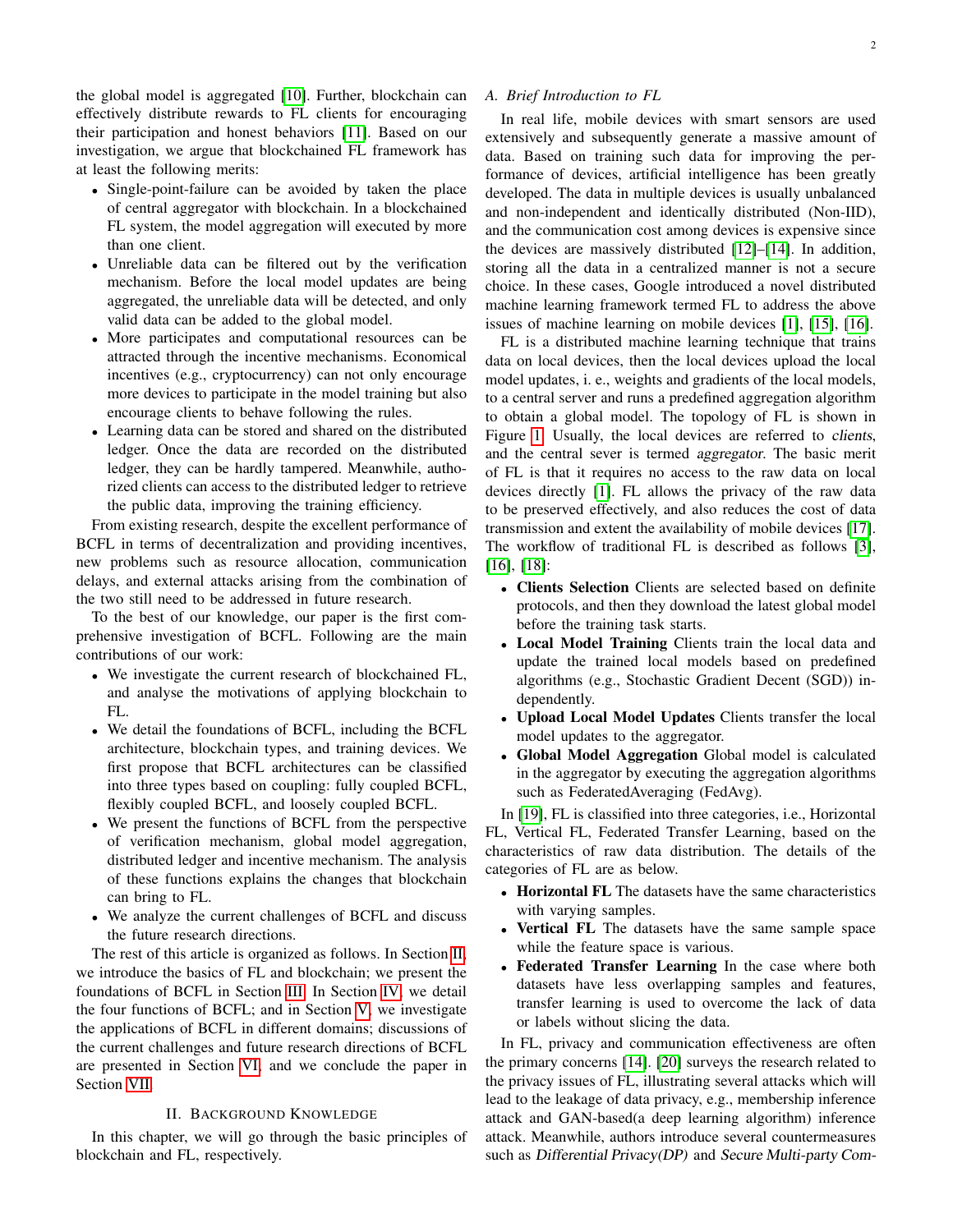

<span id="page-2-0"></span>Fig. 1. Topology of traditional FL

putation(SMC). DP is a commonly applied technology which preserves privacy by adding noises to private information, i.e., the local model updates that required to be uploaded to the central server. DP reduces the possibility of the data being reverse inferred without too significant loss of data quality. Now DP is widely used in FL to protect the privacy of clients [\[21\]](#page-15-19)–[\[23\]](#page-15-20).

To the concern of communication, Sattler et al [\[4\]](#page-15-3) argue that the methodology of collaborative training protects data privacy but causes communication challenges, e.g., the increasing of communication costs. They propose a novel compression algorithm termed Sparse Ternary Compression(STC) which derived from  $top-k$ (a technology used to compression) to address the above issue. The experiment results indicate that STC is effective in general situations. Besides, FedPAQ, i.e., FL method with periodic averaging and quantization, is another methodology designed to overtake the challenges of communication bottleneck and scalability and guarantee the accuracy at the meantime in FL [\[24\]](#page-16-0). FedPAQ allows partial nodes to participate in the local training and then nodes transfer the quantized updates to the parameter server, which averages the global model periodically.

Since FL framework was proposed by Google in 2016, it has been used in practice in many areas, including wireless devices [\[25\]](#page-16-1)–[\[27\]](#page-16-2), healthcare [\[28\]](#page-16-3)–[\[30\]](#page-16-4), Internet of Things [\[31\]](#page-16-5), [\[32\]](#page-16-6), smart city [\[33\]](#page-16-7), [\[34\]](#page-16-8), business and finance [\[19\]](#page-15-17). According to [\[1\]](#page-15-0), the following situations are appropriate for the implementation of FL.

- The benefit of training the raw data from local devices compared to training the agent data in the central server is significant.
- The data to be trained is sensitive or the size of the data is large, and uploading such data to the data center is not appropriate to protect privacy of the devices.
- The labels of the data can be deduced based on the user

interactions in the supervised learning tasks.

## *B. Brief Introduction to Blockchain*

In 2008, Nakamoto introduced a peer to peer payment system termed Bitcoin which is totally decentralized and transparent [\[35\]](#page-16-9). Now Bitcoin is the largest cryptocurrency in the world. The technology backed Bitcoin is blockchain, which provides traceable and immutable records for every transaction and deliver rewards to working nodes based on their contributions. Figure [2](#page-3-0) indicates the topology of blockchain. Blockchain technology has been widely used in cryptocurrency(e.g., Bitcoin, Ethereum [\[36\]](#page-16-10)), healthcare [\[37\]](#page-16-11), [\[38\]](#page-16-12), smart city [\[39\]](#page-16-13), [\[40\]](#page-16-14), Internet of Things(IoT) [\[41\]](#page-16-15), etc.

Typically, blockchain has the following properties [\[42\]](#page-16-16), [\[43\]](#page-16-17).

- Decentralization Since blockchain utilizes the P2P network, there is no need for a third party or a single central node to assist in network propagation. In this way, all nodes are equal. For example, Bitcoin, first proposed by Nakamoto in 2008, was designed to avoid third-party payment platforms interfering with transactions.
- Traceable The data on the blockchain can be traced back to its source due to the special structure of the blockchain.
- Anonymity In blockchain, although data on chain is public, privacy can be prevented from being obtained by others through the encryption of private information of users.
- Immutability Data stored through the blockchain structure is very difficult to be altered.

Blockchain is a distributed ledger which empowered by participated devices named miners. Each miner keeps one replica of the entire ledger locally, and competes to win the opportunity to generate new block which contains a package of transactions.

Bitcoin system is public, which means everyone can join or leave without permissions. While other systems based blockchain are private, allowing only the certified users to participate. Typically, blockchain can be roughly classified into three categories, i.e., private blockchain, consortium blockchain and public blockchain.

- Public Blockchain In public blockchain, everyone can join or leave without permissions, and participate in consensus process and access to the public ledger. Bitcoin and Ethereum are public blockchain. Public blockchain is entirely decentralized without central authority who may control the network, leaving the records on public blockchain immutable. However, the speed of proceeding the transactions on public blockchain is limited since numerous users are on that chain and transactions required to process are in large amount.
- Private Blockchain In contrast to public blockchain, nodes on private blockchain are under supervision, which means that only the authorized nodes can join in that network and access to the shared ledger. Meanwhile, nodes on private blockchain are public to other nodes, allowing all the actions on that blockchain traceable. However, private blockchain is not totally decentralized to some extent.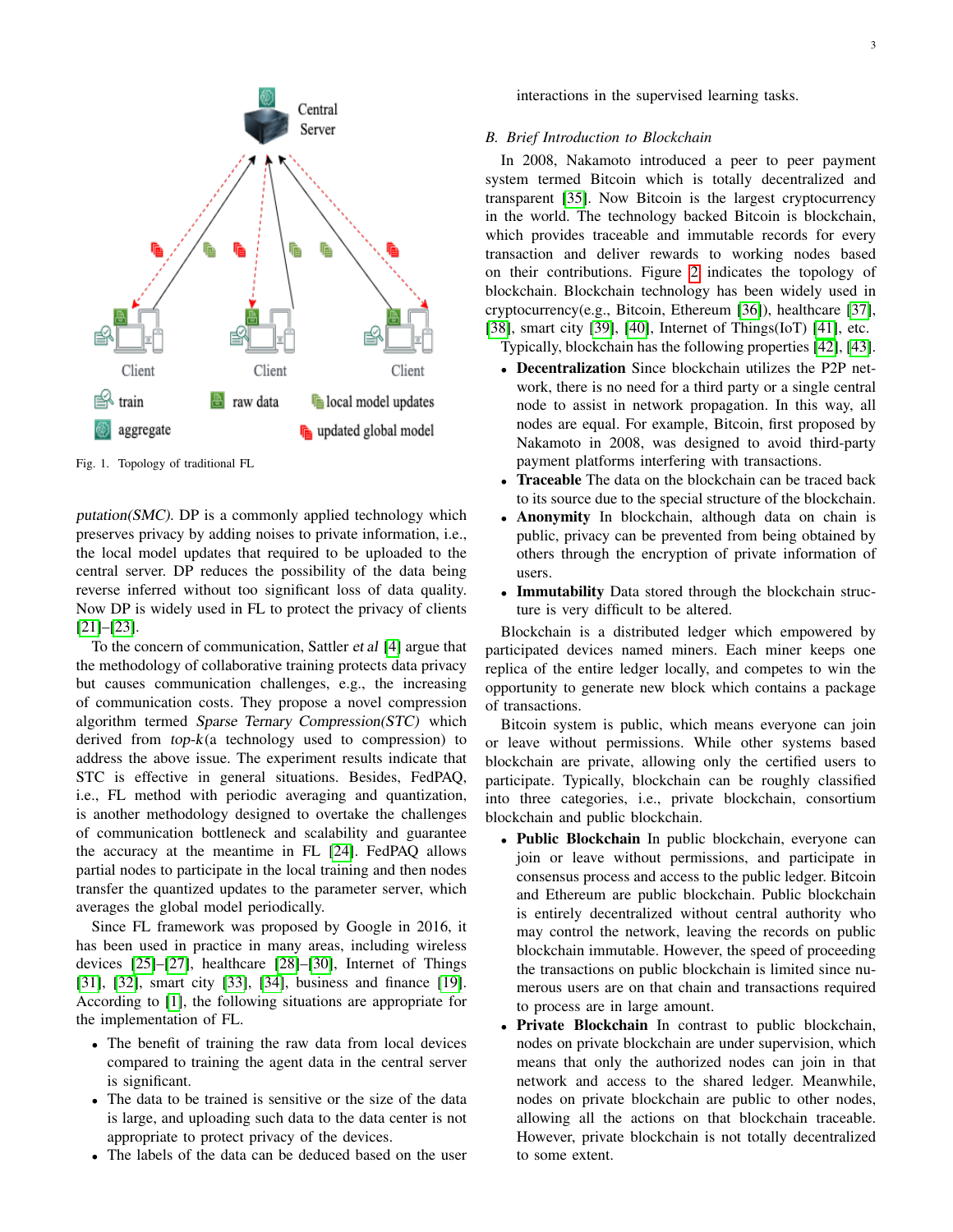

<span id="page-3-0"></span>Fig. 2. Structure of block.

• Consortium Blockchain Consortium blockchain is partially decentralized and controlled by several predefined or selected nodes(i.e., authorities who have the rights to generate new blocks). Typically, consortium blockchain is private blockchain with different authority mechanisms.

Generally, private blockchain and consortium blockchain can be termed permissioned blockchain since both of them required permissions before the potential users register in the blockchain network. In the applications of blockchain, what kind of blockchain should be adopted is determined by the purpose of the usages.

From the perspective of structure, blockchain is composed by six layers, i.e., data layer, network layer, consensus layer, incentive layer, constract layer and application layer [\[39\]](#page-16-13), [\[44\]](#page-16-18)–[\[46\]](#page-16-19). Next, we will discuss the details of each layer of blockchain.

- Data Layer This is the fundamental layer of blockchain. Within each block, block header and block body are included. The block header contains the hash of the parent block, which is used to connect two blocks. When multiple blocks are generated and connected, they form a blockchain, as shown in Figure [2.](#page-3-0) In the block header, the data related to mining, such as timestamp, Nonce, and difficulty value are also included, and the Merkle root is the hash value obtained from the Merkle tree in the block body. In the body of block, the transactions are encrypted and stored by a Merkle tree, which can facilitate data query.
- Network Layer The network layer mainly provides mechanisms of information exchange for each node in the

blockchain network, including P2P network mechanism, information propagation mechanism, and data verification mechanism. With P2P network, the risks caused by partial nodes or network failures can be avoided because the nodes communicate with each other. When a transaction is created, it will subsequently be propagated to all nearby nodes for validation. If the validation is approved, it will be propagated to other nodes. Through the propagation mechanism and validation mechanism, invalid transactions can be effectively filtered out, and only valid transactions can move to the next mining process.

- Consensus Layer Since the blockchain is composed by a large number of nodes, each node can validate transactions, so it is necessary to determine who can generate the new block. This is a process of reaching consensus among nodes, both to be democratic (avoiding authoritative centers) and efficient (enabling all nodes to be willing to reach consensus). Many consensus mechanisms are currently used, such as PoW [\[47\]](#page-16-20), [\[48\]](#page-16-21), PoS [\[49\]](#page-16-22), etc. Proof of Working (PoW), for example, is the most commonly used consensus mechanism, which is adopted by Bitcoin. It works by each working node (miner) performing a mining process on the block which contains a package of transactions, i. e., solving a mathematical puzzle, and the node which solves it firstly will get the opportunity to generate new block. The process of mining consumes a lot of computing power, but provides robust security. Usually, the choice of consensus mechanism is determined by the specific needs of the designed blockchain.
- Incentive Layer Nodes on a blockchain do not all voluntarily provide the computing power to generate new blocks, unless incentives are offered. In incentive layer, miners will be rewarded based on defined protocols. Typically, the rewards are available when a new block is generated, or the rewards are obtained by charging fees for transactions. By offering economical rewards, miners can be encouraged to participate in mining honestly.
- Contract Layer The contract layer provides various types of code, scripts and smart contracts that control the operation of the blockchain. Smart contracts are written into the blockchain through computer language with trigger conditions for certain events, and once these events are triggered, the smart contracts are automatically executed according to defined rules. Smart contracts can automatically handle issues on the blockchain network, requiring no third-party intervention and making the blockchain more independent and transparent.
- Application Layer The uppermost layer of the blockchain, i.e., the application layer, provides the channel for the blockchain to connect with the real world. Blockchain-based applications are deployed in the application layer, such as various types of applications developed on Ethereum.

We should notice that not all the layers mentioned above must be equipped on the blockchain. The three lower layers can be seen as concordance layers, which are essential; the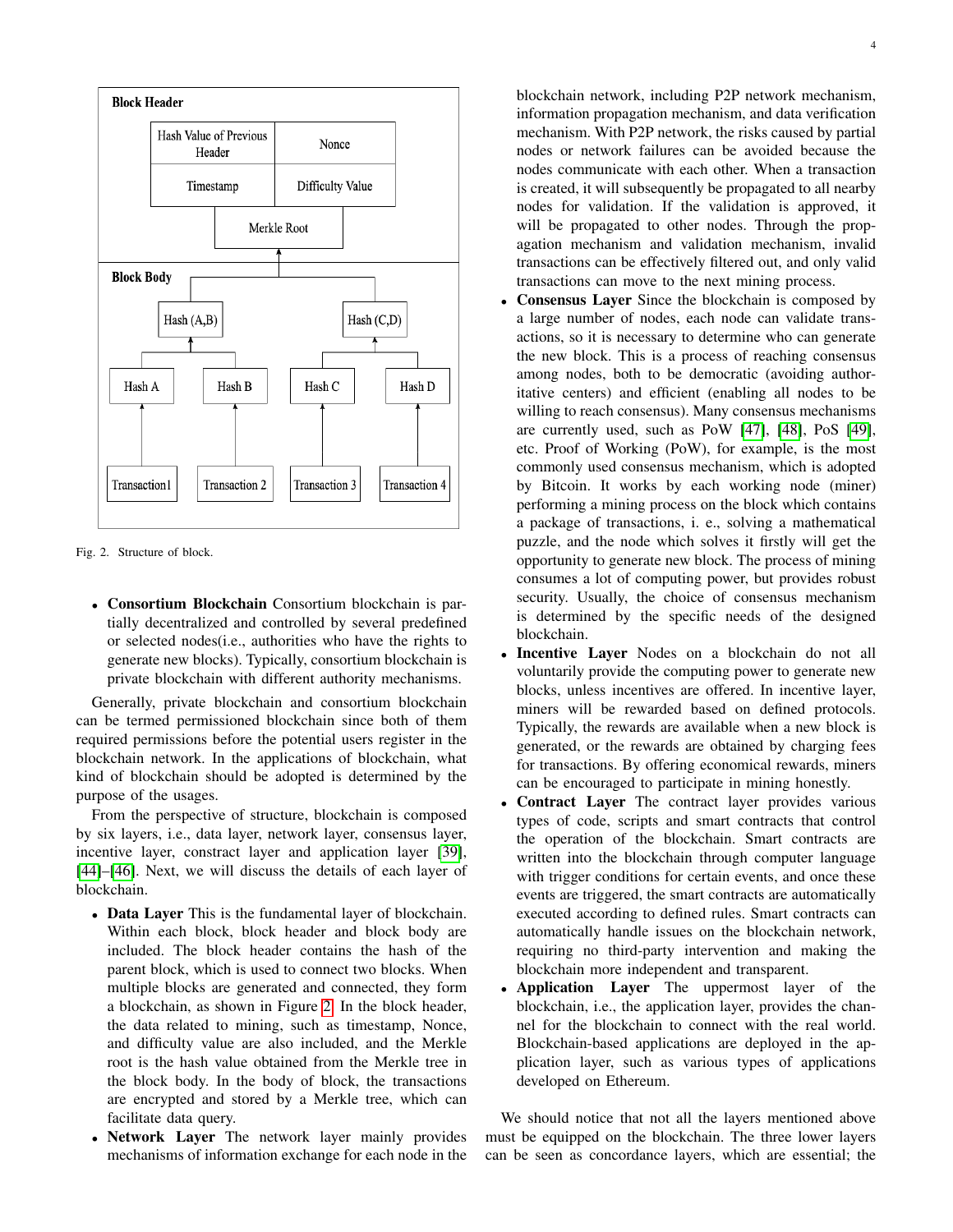upper three layers are not required for all blockchains.

We take a real-life payment application of Bitcoin as an example to illustrate the workflow of the blockchain.

- First, user A pays a certain amount of bitcoins to user B and this transaction is recorded.
- The nearby node propagates this transaction to other nodes, and these nodes will verify whether the transaction is valid or not.
- If the verification result is valid, the transaction will be put into a block; otherwise, it will be discarded.
- All nodes that receive the transaction execute PoW, and the one who wins will have the right to generate a new block.
- The new block will be broadcast to other nodes and added to the blockchain.

# III. FOUNDATIONS OF BCFL

<span id="page-4-0"></span>In this paper, we investigate the implementation of several new features in the FL model through blockchain, so as to address some existing problems of FL. In this section, we explore BCFL as a whole system, describing and classifying its architectures. Our work is based on the perspective of the components of the BCFL model. At the beginning, We propose a methodology to classify the architectures of BCFL according to the coupling between blockchain and FL. Next, we analyze blockchain and FL in this system respectively. Since the blockchain has different types, various properties that BCFL models have on different types of chains are discussed. We notice that the participants of the model training of BCFL are distinct, which will affect the deployment of BCFL in specific applications. We will also provide lessons learned in each subsection to illustrate more concretely how BCFL model works. Table [I](#page-5-0) shows the summery of the relevant literatures.

For rigorous expression in this paper, some terminologies of blockchained FL are listed and explained below:

- Clients: devices that work in FL system to collect data and train local models.
- Nodes: members in blockchain network to provide computing powers and generate new blocks, which can also be called miners.
- Aggregator: server or other powerful enough equipments to aggregate the global model.
- Distributed ledger: a traceable and audible database distributed across multiple nodes in blockchain network, storing data for retrieve or audit.
- Transaction: data records in each block.
- Local Model updates: gradients and weights computed by clients based on local raw data.

#### <span id="page-4-2"></span>*A. Architectures of BCFL*

Before we design the BCFL model, a clear understanding of its architecture is necessary. No relevant studies have been conducted on the architecture of BCFL, in our paper, we will fill this gap. We group the architectures of BCFL into three categories: fully coupled BCFL, flexibly coupled BCFL and loosely coupled BCFL, based on different coupling.

*1) Fully Coupled BCFL:* We can define the the framework as the fully coupled blockchain-based FL model (FuC-BCFL) when the clients of FL are the nodes of blockchain, in other words, the clients not only train the local models, but also verify the updates and generate new blocks. The topology of FuC-BCFL is shown in Figure [3.](#page-4-1) We can derived from the definition of FuC-BCFL that FL model is decentralized since every node on blockchain has chance to participate in the local model training and global model aggregation, thus the role of central aggregator can be take place by the blockchain. In such a framework, there are two methodologies to average the global model: i) some selected nodes collect the validated local model updates and then conduct the aggregation algorithm; ii) all the nodes can participate in the global model aggregation. The distributed ledger contains the training data, including the verified local model updates, global model updates and other data produced during the learning process. Typically, the workflow of the FuC-BCFL can be summarized as follows:



<span id="page-4-1"></span>Fig. 3. Topology of fully coupled BCFL.

- Clients collect data and train the models locally.
- Local model updates are verified by the (selected) clients.
- Verified local updates are collected by (selected) clients and then the global model will be updated.
- New block which stores the verified model updates is added into the distributed ledger.
- According to incentive mechanism, rewards will be distributed to participates.

FuC-BCFL has been mentioned in various studies. In [\[62\]](#page-16-23), clients of FL are edge sides which can sensor data and provide computing powers, and they are responsible for data collecting and data training. The blockchain in that framework works as the distributed ledger to record the training data as well. In that system, the integrity of the raw data is protected and the malicious clients are prevented.

[\[56\]](#page-16-24) proposed a FL system based on blockchain, all participates competed to generate new blocks, and then the winner will collect the model parameters and update them into the blockchain. Since no raw data is shared during the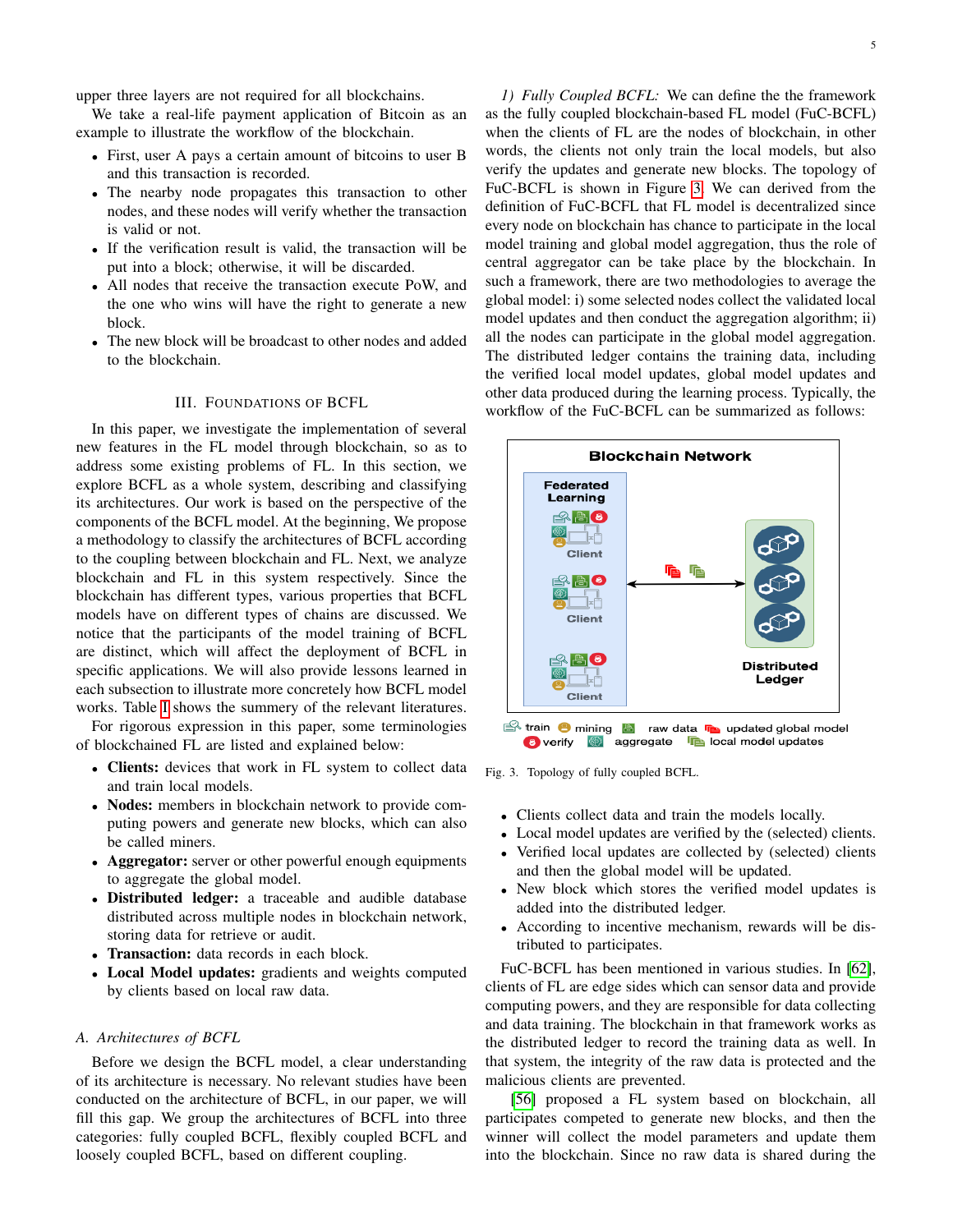<span id="page-5-0"></span>

|                  |                           |                                | Learning |                      |                             |                                     |                                                                                                                                     |
|------------------|---------------------------|--------------------------------|----------|----------------------|-----------------------------|-------------------------------------|-------------------------------------------------------------------------------------------------------------------------------------|
|                  | Ref.                      | Blockchain                     | devices  | types<br>Blockchain  | Consensus<br>protocol       | Central aggregator                  | Contribution                                                                                                                        |
|                  | [50]                      |                                | Device   | Permissioned         | PoQ                         | ž                                   | Blockchained FL to share and retrieve data for IoT devices                                                                          |
|                  | $[51]$                    |                                | Device   | Public               | DAG-FL                      | $\tilde{\mathsf{z}}$                | Introduced a direct acyclic graph based FL consensus (DAG-FL) to address the asynchrony of<br>devices and anomaly detection of BCFL |
|                  | [52]                      | Ethereum                       |          | Public               |                             | $\frac{1}{2}$                       | BlockFlow is an accountable FL system that is fully decentraized and privacy-preserving                                             |
|                  | $[53]$                    | MultiChain                     |          | Permissioned         | $P_0C$                      | $\stackrel{\circ}{\mathsf{Z}}$      | Proposed a permissioned blockchained FL to do anomaly detection                                                                     |
|                  | [54]                      |                                |          | Permissioned         | CCM                         | $\stackrel{\circ}{\mathsf{Z}}$      | Proposed BFLC which defines the model storage pattens, the training process and committee<br>consensus                              |
|                  | $\overline{\mathfrak{D}}$ | Ethereum                       |          | Public/ permissioned | PoA                         | $\stackrel{\mathtt{o}}{\mathsf{z}}$ | Leveraged smart contract to take place of the central aggregator                                                                    |
| Fully coupled    | $[55]$                    | Ethereum                       |          | Public               |                             | $\tilde{z}$                         | Designed a competitive incentive mechanism                                                                                          |
|                  | [10]                      |                                | Edge     | Public               |                             | $\stackrel{\circ}{\mathsf{Z}}$      | Proposed node recognition based local learning weighting method and node selection method                                           |
|                  | [56]                      |                                |          |                      |                             | $\stackrel{\circ}{\mathsf{Z}}$      | Used blockchain to store, transfer and share machine learning models                                                                |
|                  | [57]                      |                                | Device   | Public               | PoK                         | $\tilde{z}$                         | Hierarchical BCFL to share information in IoV                                                                                       |
|                  | $[58]$                    |                                |          | public               | blockwise-<br>$\mathbbm{B}$ | $\stackrel{\mathtt{o}}{\mathtt{x}}$ | DeepChain provides a value-driven incentive mechanism based on BC                                                                   |
|                  | [59]                      |                                |          | Public               |                             | $\tilde{z}$                         | Proposed FLChain to distribute trust and incentive among trainers                                                                   |
|                  | [60]                      |                                | Device   |                      | PoW                         | Yes                                 | Prevented single point failure in fog computing based on FL-Block                                                                   |
|                  | $[61]$                    | Ethereum                       | Edge     |                      | $_{\rm{PoW}}$               | $\tilde{\mathbf{z}}$                | Leveraged channels to train models and global model state of tie to aggregate model                                                 |
|                  | [62]                      | Ethereum                       | Device   | Public               | PoW                         | $\frac{1}{2}$                       | Blockchained FL to exchange and verify model updates and latency analysis                                                           |
|                  | [63]                      | Ethereum                       |          | Permissioned         |                             | Yes                                 | Privacy-preserved healthcare consortia based on BCFL                                                                                |
|                  | [64]                      |                                | Device   |                      | PoW                         | Yes                                 | Used deep reinforcement learning to derive the optimal decisions for the model owner                                                |
|                  | [65]                      |                                | Edge     | Permissioned         | DPoS                        | Yes                                 | Leveraged blockchain to train local model updates before global aggregation                                                         |
|                  | [66]                      | Ethereum                       |          | Permissioned         | PoW/PoS                     | Yes                                 | Transplanted the entire crowdsourcing system onto the blockchain                                                                    |
|                  | [67]                      |                                | Device   | Public               | PoW                         | $\tilde{z}$                         | The central sever was replaced by blockchain                                                                                        |
|                  | [68]                      |                                | Edge     | Permissioned         | DPoS                        | $\stackrel{\circ}{\simeq}$          | Developed a lightweight verification scheme for permissioned blockchain based on DPoS                                               |
|                  | [69]                      |                                | Device   |                      | PoW                         | $\stackrel{\circ}{\mathsf{Z}}$      | Autonomous vehicular system based on BCFL                                                                                           |
|                  | [70]                      | fabric/ethereum<br>Hyperledger | Device   | Permissioned/public  |                             | Yes                                 | Proposed a BCFL to deter adversarial attacks by accounting                                                                          |
|                  | $\Xi$                     |                                |          | Permissioned         | PoS/PoQ                     | $\stackrel{\circ}{\mathsf{Z}}$      | Used the blockchain to replace the central aggregator                                                                               |
|                  | $[72]$                    | EOS                            | Device   | Public               | PoC                         | Yes                                 | Using EOS BC and IPFS to record uploaded updates in a scalable manner and reward users<br>based on training data cost               |
| Flexibly coupled | $[73]$                    |                                | Edge     | Permissioned         | DPoS                        | Yes                                 | Developed hybrid blockchain and asynchronous FL to share data in IoT                                                                |
|                  | $[74]$                    |                                | Edge     |                      |                             | Yes                                 | Proposed a multi-layer distributed computing defence framework                                                                      |
|                  | $[75]$                    |                                | Edge     | Permissioned         |                             | Yes                                 | analyzed the unintended property leakage in BCFL for intelligent edge computing                                                     |
|                  | $[76]$                    | Ethereum                       |          |                      | PoW                         | Yes                                 | Designed an anchoring protocol to build a Merkle tree                                                                               |
|                  | [77]                      | Ethereum                       | Edge     | Permissioned         | PoS                         | Yes                                 | Blockchain serves as a distributed ledger that records the transactions in terms of models and<br>training parameters               |
|                  | Ξ                         | Ethereum                       | Device   |                      |                             | Yes                                 | Prevented poisoning and membership inference attacks                                                                                |
|                  | $[78]$                    | Ethereum                       | Edge     | Public               | PoW                         | Yes                                 | Designed a blockchain based reputation-aware fine-gained FL                                                                         |
|                  | [79]                      |                                | Edge     | Permissioned         |                             | Yes                                 | Reputation management and incentive mechanism based on blockchain                                                                   |
|                  | [80]                      |                                |          | Public               |                             | Yes                                 | Leveraged blockchain to retrieve data in hospitals                                                                                  |
|                  | [81]                      |                                | Edge     | Permissioned         |                             | Yes                                 | The concept of reputation is introduced as a metric                                                                                 |
| Loosely coupled  | $[82]$                    | Ethereum                       | Edge     | Public/ permissioned | PBFT                        | Yes                                 | Leveraged the hybrid blockchained system for FL in edge computing                                                                   |
|                  | [83]                      |                                | Edge     |                      | PoCI                        | $\tilde{\mathbf{z}}$                | Ensured the data used to train models in the network is trustworthy and relevant                                                    |
|                  | [84]                      | Ethereum                       | Device   | Public               | PoW                         | Yes                                 | The blockchain network enables exchanging device's local model updates while verifying their<br>work                                |
|                  |                           |                                |          |                      |                             |                                     |                                                                                                                                     |

/ means that the relevant information is not clearly mentioned in that literature. / means that the relevant information is not clearly mentioned in that literature.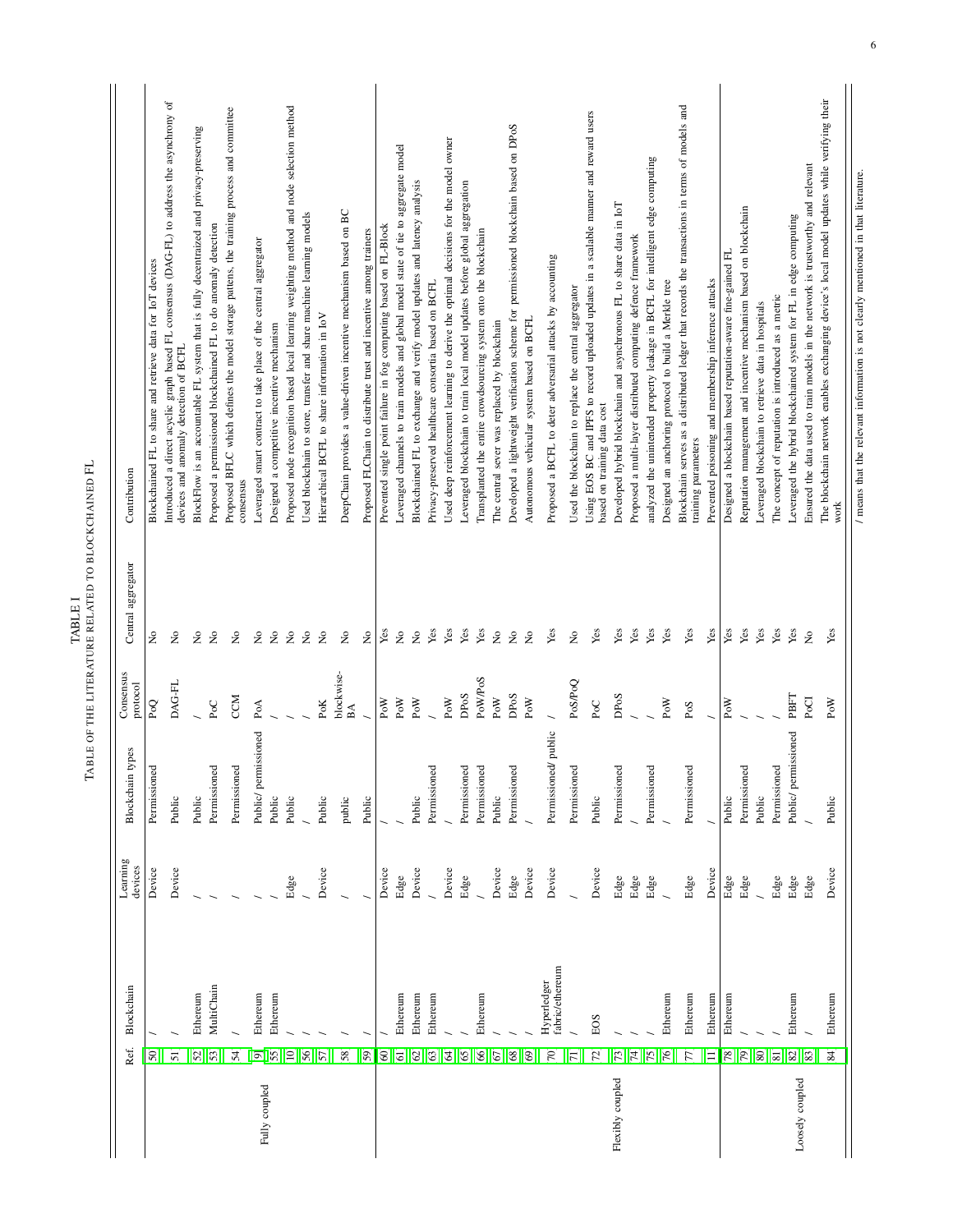training process, the system can preserve the data privacy in a secure manner.

The FL platform with blockchain is designed in [\[55\]](#page-16-30), assuming all the participates can work rationally under the competition incentive mechanism. This platform can deal with any kind of raw data such as texts, audio, and images, etc. Before local model updates are uploaded, several workers will be selected to go through the security procedure under the smart contract to choose the valid data.

BAFELE is a blockchained FL framework which is central aggregator free and thus decentralized [\[9\]](#page-15-7). By delineating the FL mechanism into various rounds and collecting the local model updates and then updating the global model, BAFELE can achieve the same model training result performance as the conventional FL model. Meanwhile, it costs less computational resources.

From the above discussions, we can conclude the following merits and demerits of FuC-BCFL framework.

## Merits of FuC-BCFL:

- The single-point-failure can be avoided effectively as the framework is decentralized and every node has an copy of the distributed ledger.
- No data are required to transfer to any central server, avoiding the data privacy leakage and reducing communication cost.

# Demerits of FuC-BCFL:

- More computational resources are required due to the operations of both blockchain and FL are running on the same network. Clients not only perform local training, but also integrate the global model.
- The communication bandwidth of blockchain network is limited, so the latency of communication could be a challenge to FuC-BCFL.

*2) Flexibly Coupled BCFL:* We proposed the flexibly coupled blockchain-based FL model (FlC-BCFL) when blockchain and FL system are in distinct networks. It means that the clients of FL are not the nodes of blockchain (miners). The topology of the flexibly coupled BCFL is shown in Figure [4.](#page-6-0) From the topology we can see that clients are responsible for local data collecting and training, while the local model updates verification will be done by miners on blockchain. FL can also manipulate blockchain to store the model updates, and the miners on blockchain can also aggregate the global model, making the central aggregator free in that system.

- Clients collect local data and train the local models, and then upload the local model updates to blockchain.
- Miners on blockchain perform verification mechanism and only the validated updates can be used to update the global model.
- After the global model is aggregated, all the data will be stored on distributed ledger.
- Rewards are allocated to participates according to their performances.

In [\[67\]](#page-16-40), a reliable and self-motivated FlC-BCFL system is illustrated, which designs a smart contract to publish task and calculate the global model. Nodes train models locally, while miners aggregate the global model on the blockchain. Miners



<span id="page-6-0"></span>Fig. 4. Topology of flexibly coupled BCFL.

update the global model according to the algorithm defined in smart contract.

In [\[68\]](#page-16-41), blockchain is used to aggregate the global model and the FL process is executing locally to get the local model updates. All the base stations as miners on blockchain and execute the global model aggregation process, while the work in [\[65\]](#page-16-38) leverages one Macro Base Station to integrate the global model.

Kim et al [\[10\]](#page-15-8) proposed BlockFL to exchange and verify local model updates on blockchain. BlockFL focus on removing the central aggregator of FL model, making it decentralized. Miners associated with clients are randomly selected, and local model updates are cross verified among miners. In that paper, the latency of communication on BlockFL is analyzed.

Reference [\[85\]](#page-17-16) adopts a similar framework with BlockFL which combines autonomous vehicles and miners. The uniform random vehicle-miner association scheme is proposed in that framework, ensuring all the participates can be trusted. To prevent privacy leakage on internet of things devices, the model in [\[71\]](#page-17-2) is composed by manufactures, customers and blockchain. Manufactures establish the learning task and gain the final global model, and customers provide their computational powers to train local models, meanwhile, the blockchain verify and store the model updates.

We summarise the merits and demerits of flexibly coupled BCFL as below.

# Merits of flexibly coupled BCFL:

- FL and blockchain running on different networks and devices, reducing communication pressure and latency.
- The raw data remains on the clients, reducing the risk of data leakage caused by malicious attacks on the blockchain network.
- Blockchain can provide data sharing for FL, which is more efficient than conventionally FL.

# Demerits of flexibly coupled BCFL

• Blockchain and FL belong to two different systems, so it is hard to coordinate the management of them.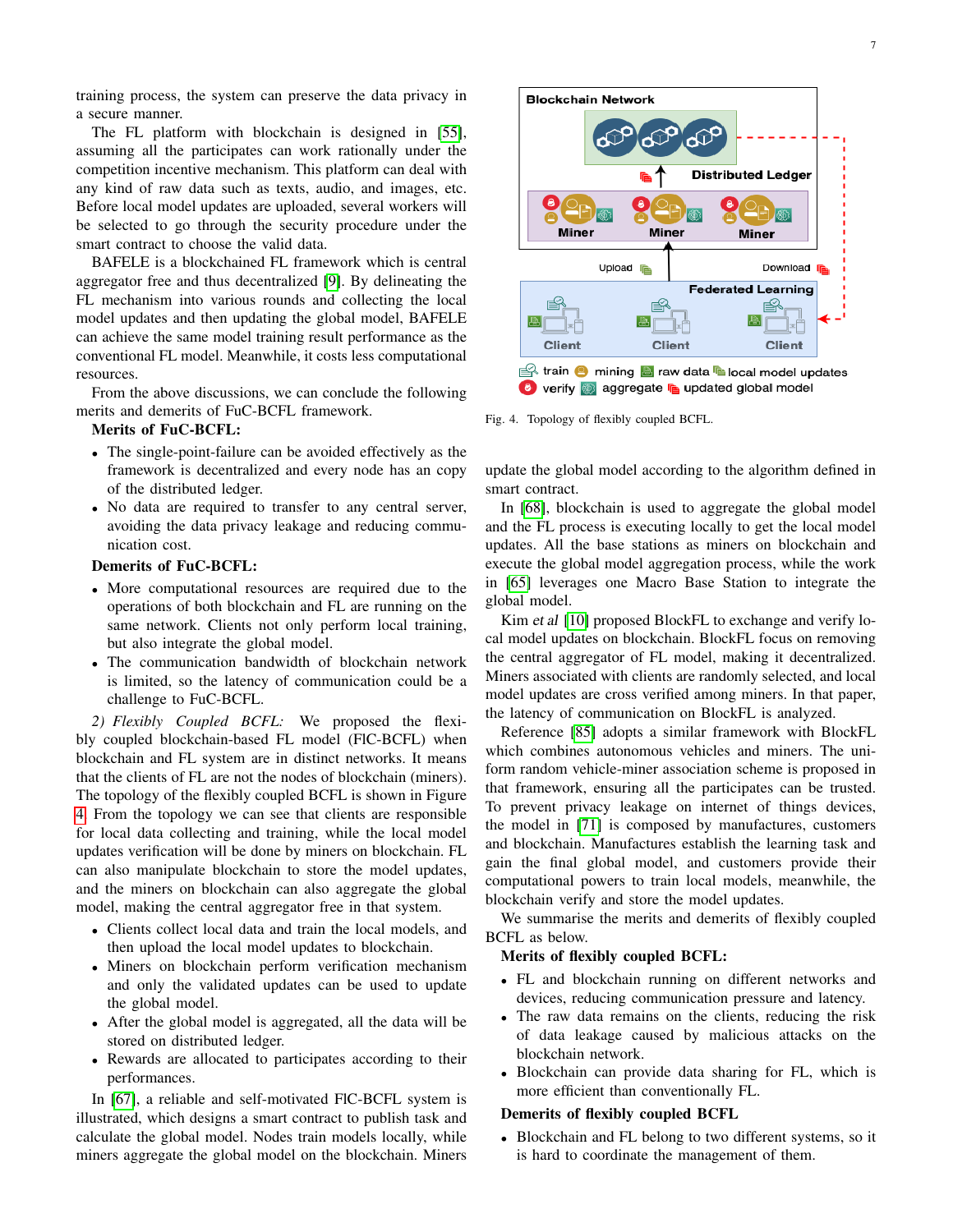• Single-point-failure still occurs when the central aggregator remains.

*3) Loosely Coupled BCFL:* In [\[86\]](#page-17-17) and [\[78\]](#page-17-9), reputation as a crucial criteria is introduced to measure the reliability and trustworthiness of the participates in blockchained FL system. Blockchain in loosely coupled BCFL framework (LoC-BCFL) is used to verify model updates and manage the reputation of participates, and only the reputation related data can remain on distributed ledger. Verification of the updates and reputation management are a part of incentive mechanisms to ensure the participates can behave honestly. We describe the framework of loosely coupled BCFL as show in Figure 3-3. The workflow of loosely coupled BCFL is as follows:



Fig. 5. Topology of loosely coupled BCFL.

- Clients train models locally and upload the local model updates to blockchain.
- Miners verify the local model updates, then generate reputation opinions for the clients.
- Miners compete to generate new block which contains the reputation related data, and the new block will be added into the distributed ledger.
- Aggregator collects the verified updates and then execute the global model aggregation algorithm.
- Rewards and penalties are depended on the reputation opinions of clients.

In [\[86\]](#page-17-17), reputation and contract theory are combined to support the incentive mechanism for FL. The reputation is calculated by the task publisher according to their historical reputation records in that system. The reputation opinions are stored on reputation blockchain after the selected workers finish their proof work. Then the selected workers can can start FL process, after training the model locally, workers upload the local model updates to task publisher for verification and

global aggregation. In that system, reputation is manipulated to choose qualified devices as the workers to conduct federating learning.

Reference [\[78\]](#page-17-9), a reputation-aware fine-gained FL system is proposed to establish a trustworthy computational environment for mobile edges. Reputation of each participate is calculated by public blockchain and smart contracts. The details of other related literature can be fond on Table 3-1.

# Merits of loosely coupled BCFL:

- Blockchain and FL are completely independent, and FL retains its data better on its members than the previous two architectures.
- The reputation management mechanism enables better management of participants, ensures the quality of data submitted during model training, and improves the accuracy of the model; it also prevents malicious participants from attacking the system.

# Demerits of loosely BCFL:

- Blockchain is rarely involved in the FL process and only responsible for verification and reputation management, thus the FL model is not decentralized, the risks suck as privacy data leakage and single-point-failure still exist.
- Maintaining blockchain and FL independently, resulting in inefficient utilization of resources.

*4) Summerized Lessons:* We classify the blockchain based FL frameworks into three categories as mentioned above. We exploit their topology, workflow, merits and demerits. To better understand the characteristics of different structures of BCFL, we summarise the lessons we learned from the above discussions.

- We can design different BCFL structures according to specific demands. If the system needs to be aggregator free, then the fully coupled BCFL framework is recommended. The flexibly coupled BCFL is suggested when the FL network is not appropriate to run on blockchain network while needs blockchain to assist its learning process for higher model accuracy or data sharing. We can also manipulate blockchain to do reputation management to restrain the behaviors of participates, in this situation, the loosely coupled BCFL will be a good choice.
- Despite the fact that we can classify them and they can exhibit different properties, it is currently rather challenging to indicate which structure of the BCFL is the safest and most reliable. We argue that the safety and reliability of BCFL should be evaluated in the perspective of specific computing needs and environments.
- Resource constraint and communication latency are impediments to the efficient operation of BCFL and must be addressed regardless of the architecture.

# *B. Blockchain Types in BCFL*

In this subsection, we will analyze two kinds of blockchain used to assist FL system: public blockchain and permissioned blockchain. We are going to introduce their properties, related works, merits and demerits, respectively. To summarize this subsection, some learned lessons are provided as well.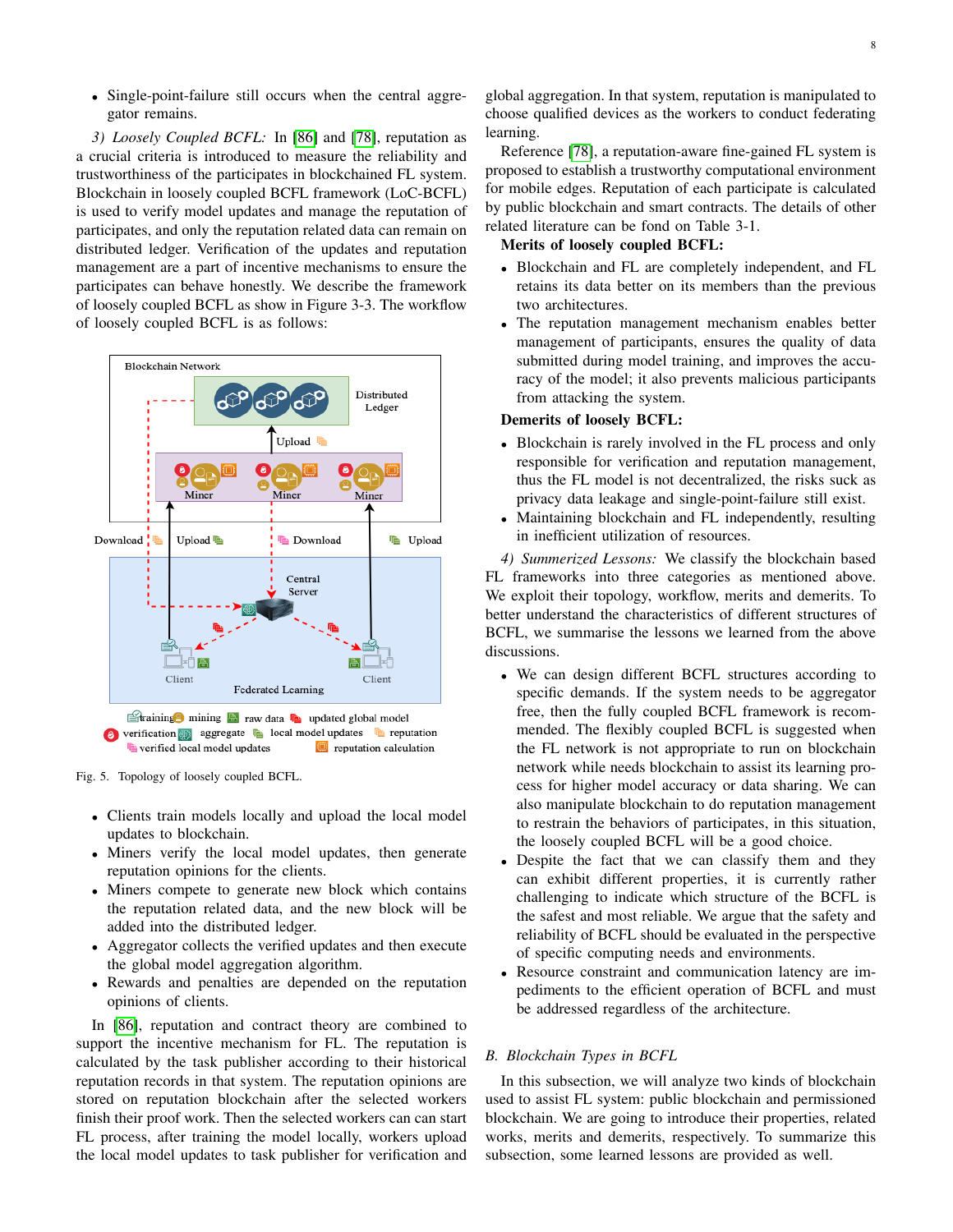*1) Public Chain:* Public blockchain is widely used in blockchain-based FL system since it's decentralized and transparent. Nodes on public blockchain can be any devices which are willing and have enough powers to take part in the learning process without further certification.

Reference [\[67\]](#page-16-40) proposes a FL system named BC-FL which runs on a public blockchain network. Training nodes and miners can engage in the system without permission and work together to train a global model. Miners on that network take Proof of Work (PoW) as their verification consensus to generate new block. The BlockFL model advocated in [\[87\]](#page-17-18) manipulates public blockchain to verify model updates, the miners are any devices which can provide with sufficient computational powers. Miners compete to complete the PoW, and then the newly generated block will be added to distributed ledger. To attract more vehicles and base stations to provide data and computational resources, the FL system runs on a public blockchain network [\[57\]](#page-16-31). Proof of knowledge (PoK), a lightweight consensus which combines machine learning with blockchain consensus to avoid complicated computation, is illustrated in that system. In the above models, lowering the barrier to engagement enables more computational resources and more data, however, there are still invalid data and malicious nodes due to less discussion towards misbehaviour detection.

To tackle the security issues of public blockchain used for FL, researchers manipulated protocol designs to prevent misbehaviour from malicious workers to ensure the quality of the learned model. BlockFlow in [\[52\]](#page-16-27) is a FL system aided by a public blockchain, however, in order to avoid the malicious clients, the system requires every participate to evaluate each other. Subsequently, a scoring procedure which maintained in smart contract conduct is implemented to reflect the training performance of the clients. By doing these, clients are encouraged to provide high-quality training behaviours to that system. The model in [\[55\]](#page-16-30) indicates a generic fullfledged protocol to improve the reliability of FL system via permissionless blockchain. Workers are not likely to sabotage the learning process due to the competitive model update methodology is designed.

Following are the merits and demerits of public blockchain in BCFL.

## Merits of public blockchain in BCFL:

- More data resources and computational powers can be attracted to collaboratively train a common model , thus large scale FL task can be realized.
- Public blockchain is totally decentralized and transparent, thus the learning process is traceable and auditable.

# Demerits of public blockchain in BCFL:

- Opening to all devices can lead to difficult to hinder the law-quality data and malicious behaviours.
- Public blockchain in BCFL generally requires complex consensus, e.g. PoW and PoS, to validate model updates and to create new blocks, causing a significant consumption of computing resources.

*2) Permissioned Chain:* In contrast to public blockchain, permissioned blockchain is only available to authorised clients. In the BCFL system, before the devices are registered in the FL, they will be selected based on their computational resources, participation willingness, and historical performances.

The current research about permissioned blockchain used in BCFL is mainly focus on node selection, i.e, which node can be a part of that chain to continue the learning process. The devices that are intended to be included are usually evaluated before the blockchain starts to operate. In addition, the devices stay or leave at the end of the training depending on their performance. In [\[54\]](#page-16-29), alliance chain is leveraged to enable authority, i.e, nodes management, gradients validation and block generation. Committee Consensus Mechanism (CCM) is designed to validate gradients. The committee is composed by a few honest nodes, and they are responsible for charging the verification process. CCM requires less computational resources than PoW, meanwhile can perform as a secure and reliable consensus mechanism. Reference [\[59\]](#page-16-33) introduces FLChain to settle a reliable and auditable FL ecosystem. Trainers registered on the blockchain are the entities who are willing to get involved into the training process. Before local model training, miners will be selected according to their reliability and motivation. Malicious trainer's misbehavior will be detected and punished by the authority in FLChain. In [\[50\]](#page-16-25), FL and permissioned blockchain are integrated. End IoT devices, i.e, base stations and road side unites, are called super nodes on that chain. The local model is trained by committee parties, which are those related registered devices can meet the request of data sharing. Meanwhile, permissioned blockchain remains the data sharing records for audit.

The following is about the merits and demerits of the permissioned blockchain as applied to BCFL systems.

#### Merits of permissioned blockchain in BCFL:

- The permissioned blockchain offers a platform for a light-weight consensus protocol, which reduces resource consumption while keeping the system secure.
- The exposure of the system to malicious attacks is reduced by excluding unauthorised devices from the training of the model.
- The performances of authorised nodes can be constrained to guarantee the accuracy of the model, due to the evaluation scheme that usually exists within the permissioned blockchain.

# Demerits of permissioned blockchain in BCFL:

- Less attractive to devices and computing resources than public blockchain.
- Reduced applicability of the system due to threshold of access by users.

*3) Summerized Lessons:* When designing a BCFL system, it is necessary to decide which type of blockchain to use. By using the different blockchains, the system's different model training needs can be realised. With the above discussion we will conclude with some lessons about blockchain types.

• We argue that the types of blockchain intrinsically determine the number as well as the quality of the BCFL system's users. Due to the fact that in some computing environments more computing resources and more participants are required, the task of establishing FL on the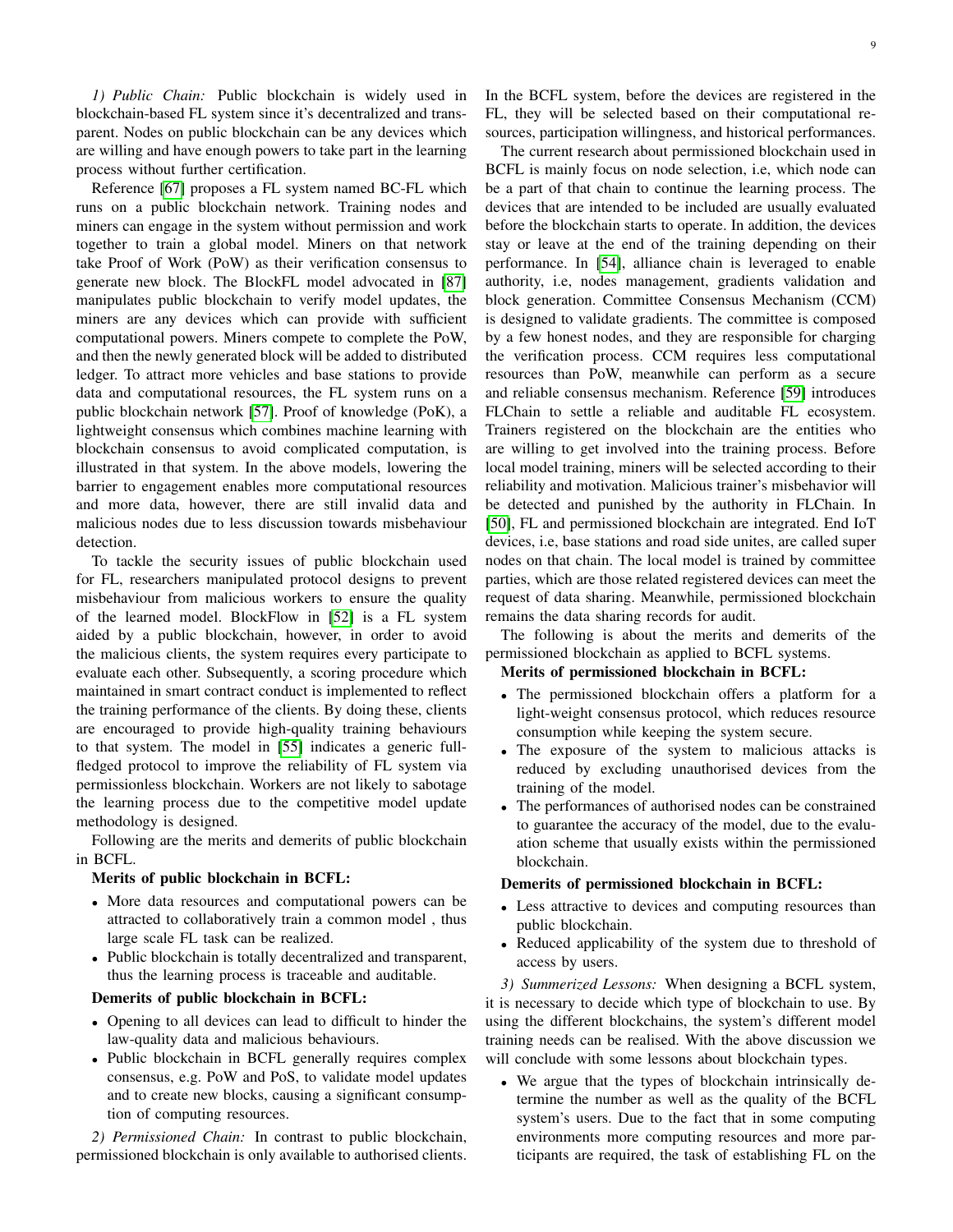public chain can be chosen. However, if the training of a model for FL needs to be implemented on a small scale, the permissioned blockchain can be chosen

• The public blockchain and the commissioned blockchain can be used in conjunction with each other, and in [\[9\]](#page-15-7), [\[70\]](#page-17-1), [\[82\]](#page-17-13), they assist in the training of the model by providing a distinct role for the BCFL system respectively.

## *C. Learning Devices in BCFL*

In this part we will explore the devices in BCFL system, i.e. on which devices FL will run. We argue that, based on the current literature, BCFL can be used for either end devices, such as mobile phones and smart cars, which can sense external data, or edge nodes [\[88\]](#page-17-19), such as base stations, routers and other devices with high computing powers. In the following content, we will discuss the deployment of BCFL on end devices and edge nodes respectively.

*1) End Devices:* Mobile devices such as mobile phones and automated vehicles generally have computing capabilities, so in order to improve computing efficiency, on-device machine learning is used. On device machine learning requires more data than single device's local data, and the data sharing in devices is necessary [\[1\]](#page-15-0), [\[15\]](#page-15-13). FL as a technique for distributed learning is designed to address the above mentioned issues. The end devices gather external data and train it locally when they are involved in FL. Raw data is not transferred to the sever, but only the local model updates to the aggregator. When blockchain is used in the above situation, it usually serves to provide decentralization function or as distributed ledgers for FL. This not only guarantees the data privacy of the end devices, but also improves the security of the entire system.

For now, end devices are looking for convenience and intelligence, so it is inevitable that some storage capacity and computing capability is constrained. Current research focuses on the issues that exist when BCFL is used on on devices, for such things as communication delays, security leakage, and computing resource allocation. In [\[48\]](#page-16-21), [\[62\]](#page-16-23), ondevice blockchained FL model is proposed. This paper focuses on data exchanges and verification, and arguers that end-toend latency is an obstacle of BCFL, and that adjusting the blockchain generation rate could be helpful. However, computing capabilities limitation of end device is not mentioned. The model in [\[64\]](#page-16-37) considers the above issues and designs a deep reinforcement learning methodology to help the machine learning model owner to make the optimal decisions to reduce transmission delay and arrangement the energy consumption. Reference [\[50\]](#page-16-25) leverages blockchain to prevent privacy leakage to secure the data sharing process of the distributed devices. Numerical results shows that the proposed data sharing scheme performs accurately and effectively.

The merits and demerits of applying BCFL on end devices are listed as below.

# Merits of on-device based BCFL:

- Raw data is not required to be transferred to any other devices, reducing the resources consumed by data transmission, while data security is ensured.
- The usage of end devices is widespread, thus attracting more users and generating more data for model training.

# Demerits of on-device based BCFL:

- End devices have limited computing, storage and communication capacity to undertake complex local computing.
- An end device is not only responsible for local data collection, model training and data storage, but also for providing the resources to keep the blockchain network running, which may result in the device being unable to do other tasks properly.

*2) Edge Nodes:* In [\[89\]](#page-17-20)–[\[91\]](#page-17-21), FL technology is used to support edge computing. In conventional edge computing scheme, raw data is sent to nearby edge node, which can be considered as the central sever where raw data will be proceed. Despite FL can avoid the transmission of raw data by training the raw data locally and uploading the model updates to the edge node or central server, the risks of FL itself such as single-point-failure and privacy leakage still remain. By leveraging blockchain to support the FL based edge computing, the whole system can be more secure and reliable. In the system which combines edge computing, FL and blockchain, all the end devices collect the raw data and then sent them to the nearby edge nodes for model training; blockchain provides data verification and data sharing for edge nodes; and the verified model updates will be transmitted to central server for global model aggregation.

Reference [\[77\]](#page-17-8) introduces a system named CREAT, which adopts blockchain to help the edge computing to catch content during the FL process. IoT devices transfer collected data to blockchain, and each edge node downloads the data and then computes the gradients independently. The original purpose of applying FL model to edge computing is to ensure edge nodes can collaboratively learn the features of users and files so that the catch hit rate can be promoted by predicting popular files. Blockchain is incorporated to secure the data transmission and sharing. In [\[82\]](#page-17-13), edge nodes equipped with computational powers and storage can receive the data from end devices, and train the deep learning model collaboratively. Public blockchain and permissioned blockchain provide the collaboratively and auction mechanism to the FL system, respectively.

Here are the merits and demerits of learning devices of BCFL.

#### Merits of edge nodes based BCFL:

- Edge nodes based BCFL is able to provide sufficient storage capacity and computational resources.
- Edge computing can be more secure and reliable, and it's application is wider.

## Demerits of edge nodes based BCFL:

- Raw data needs to be transferred, which reduces security and increases the consumption of the resources required for transmission.
- The distribution of edge nodes is not as widespread as end devices, which may limit the application of BCFL.

*3) Summerized Lessons:* In this section we explore the scenario when BCFL is deployed on end devices and edge nodes respectively. Besides inconsistent workflows, different devices can affect the overall performance of the system. We will conclude this subsection in the following.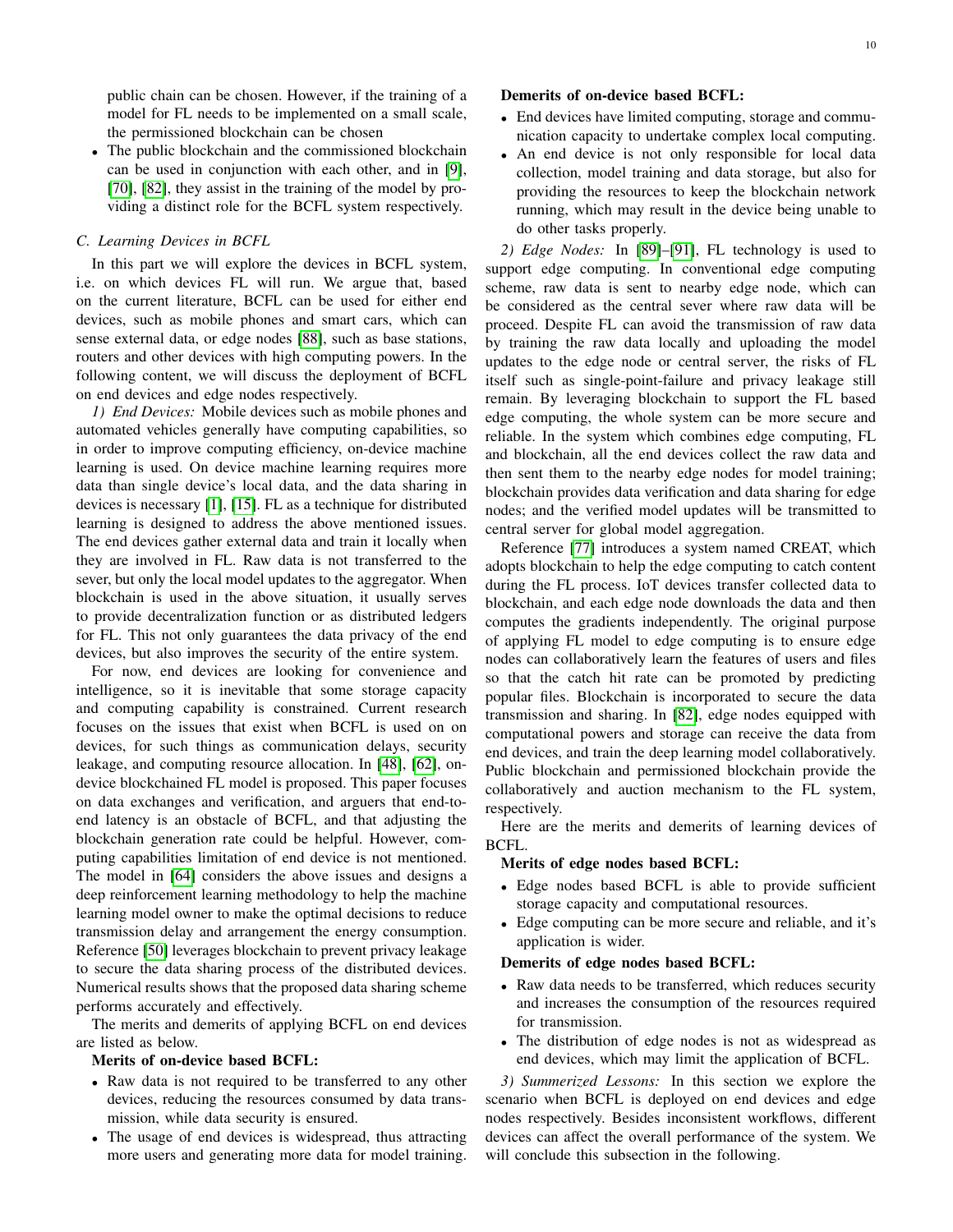- The overall difference between the ways in which end devices and edge nodes are involved in a BCFL system is that the former keeps raw data local, while the latter needs to collect raw data from multiple devices.
- From the blockchain level, some of the models' blockchains are maintained via edge nodes, while others are maintained via end devices. The blockchain, as a technology that assists FL to be secure and communicationally enhanced, can have participants, i.e. nodes, that are not devices directly involved in the training process of FL. This is noticed in Section [III-A.](#page-4-2)

## IV. FUNCTIONS OF BCFL

<span id="page-10-0"></span>In this section, we investigate the specific functions of BCFL with the perspective regarding its workflow, including verification of model updates, aggregation of global model, utilization of the distributed ledger, and incentive mechanism.

## *A. Verification of Model Updates*

To train a well performed global model, FL needs to ensure that all the devices engaged in the model training process work honestly and provide reliable data. This problem is not well tackled in traditional FL models. To address this issue, we can take advantage of blockchain to verify the submitted data, excluding the dishonest and unreliable data.

*1) Verification Protocol:* In each round, the local devices transmit the trained local model updates to the miners for further validation (no data transfer is required in FuC-BCFL framework). Therefore, a suitable validation mechanism needs to be designed to verify the validity of the data and reduce the time and resources consumed.

Current research places significant emphasis on verification mechanisms. The work in [\[86\]](#page-17-17) proposes a Proof of Verifying (PoV) consensus to ensure the uploaded local model updates are valid before the global model aggregation. The main idea of PoV is to prepare the testing dataset in advance and set a threshold for accuracy. According to PoV, the testing dataset which is reliable and provided by the task publisher will be prepared on the blockchain, and then the miners utilize this dataset to verify the uploaded updates. The qualified updates are selected based on a given accuracy threshold and put into blocks as transactions. The threshold can be determined empirically, but the selection of testing dataset is a challenge because it is hard to use the previous data for valuation once a new learning environment is situated.

The verification process in [\[54\]](#page-16-29) is similar to the PoV mentioned above, and the miners in a committee are responsible for verifying the updates and scoring them, while the details of how to score the updates are not mentioned.

Reference [\[77\]](#page-17-8) designs smart contracts to verify the transactions storing the local model updates. The whole process requires the randomly selected consortium members to vote whether the updates are reliable or not, and the decision is based on the number of received votes. Although randomly selected members are required to participate in the voting, it is hard to show that this avoids the influence of subjectivity, so more evidence is needed to support this methodology.

[\[73\]](#page-17-4) designs a two-stage verification scheme, which manipulates cumulatively calculated reputations based on the accuracy of the updates and nodes on the blockchain to evaluate the quality of the transactions.

Although the importance of validation mechanisms is mentioned in some studies, no specific descriptions of the work-flows are provided [\[10\]](#page-15-8), [\[85\]](#page-17-16).

*2) Summerized Lessons:*

- The verification mechanism can be designed in various forms, but it is more common to filter the updates before conducting model aggregation to avoid unreliable data from affecting the global model. Of course, it is also possible to manage the updates through the feedback after model aggregation.
- By validating the updates, the verification mechanism can not only filter out the unreliable data, but also the data providers can be constrained to behave. In addition, the results of verification can also be used for the later guidance of rewards allocation.
- Based on our research, although researchers realized the importance of the verification of model updates before aggregating them, studies about the design of effective validation mechanisms are lacking.

## *B. Aggregation of Global Model*

The basic idea of FL is to distribute model training tasks to numerous local devices and then to integrate the local models through a central aggregator. Therefore, model integration is a crucial component of the FL process. In the following section, we will explore how can we utilize blockchain technology to assist the aggregation of global model for FL. Based on our investigation of current research, our analysis will focus on the members who are engaged in model integration in the BCFL framework. In Section 3.A, we discussed the architectures of BCFL, and we found that in some BCFL models, the central aggregator are still remained since the blockchain and FL are coupled in different ways [\[63\]](#page-16-36), [\[65\]](#page-16-38). In the following content, we are not going to discuss this kind of situation because we are rather interested in knowing how decentralized model integration is enabled via the application of blockchain.

*1) Selected Blockchain Nodes:* In some models, after the local model updates are verified by the nodes on the blockchain, only the selected nodes participate in global model integration. Those selected nodes are usually well equipped with enough computational resources or have good historical performance records.

In [\[54\]](#page-16-29), the authors propose a committee consensus mechanism to verify the local model updates and then aggregate the global model. They argue that the election of the committee is crucial to performance of the global model, and they also introduce three kinds of committee election methodologies, including random election, sorting by score, multi-factor optimization. The experimental results show that the model under this mechanism can obtain similar performance as the conventional FL model.

In [\[50\]](#page-16-25), the committee nodes are responsible for model training and aggregation, which are selected according to their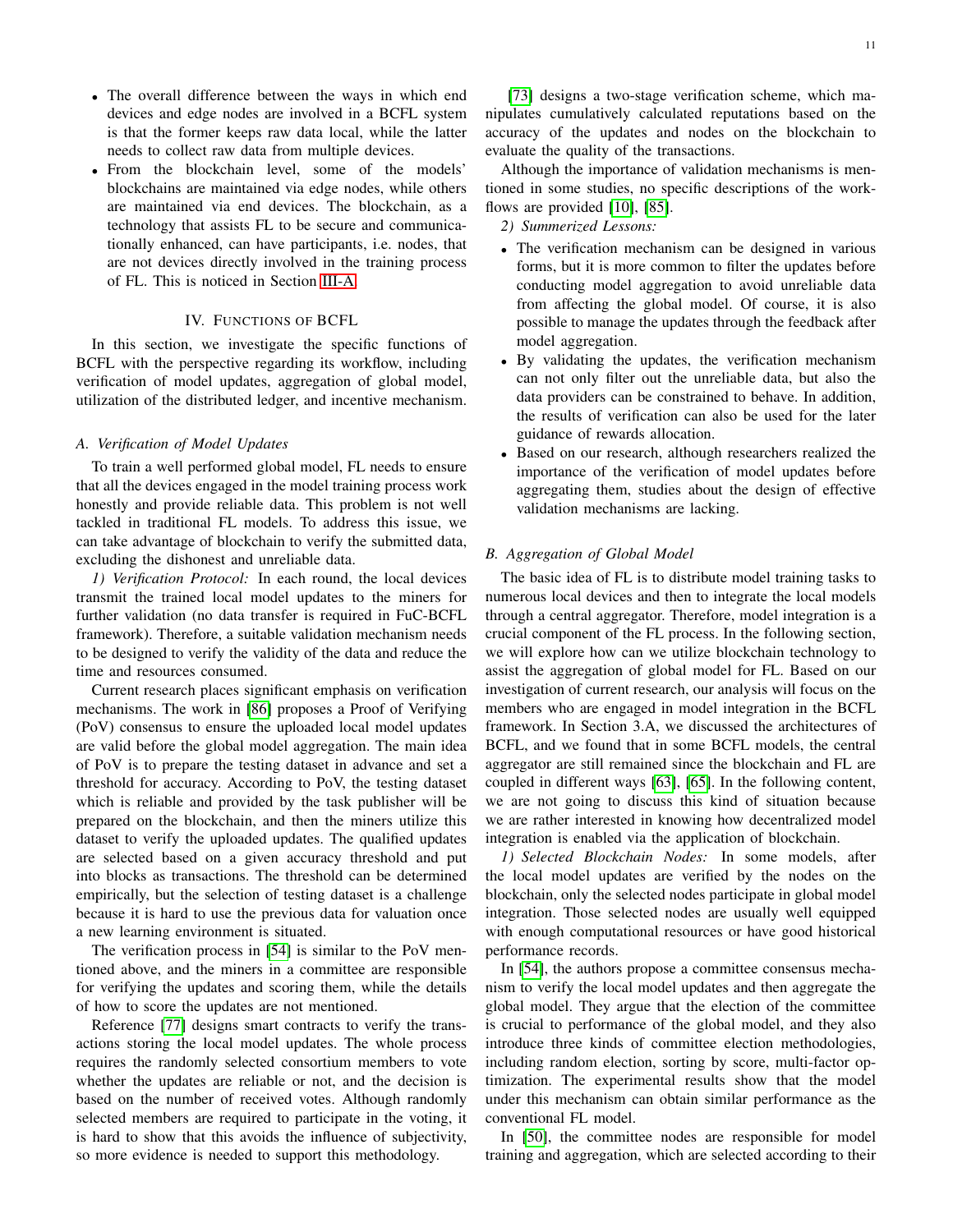registration records. This kind of election of committee lacks the evaluation of data provider's reliability, leaving the quality of raw data uncertain.

By selecting some nodes to participate in the model integration, on the one hand, it can avoid the existence of a central node and achieve decentralization; on the other hand, the selected nodes are usually more reliable, and the overall resource consumption can be reduced by implementing them to complete the model aggregation.

*2) All Blockchain Nodes:* When all the data providers or miners are independently involved in the aggregation of the model, such a framework is decentralized and avoids any authority center completely. This is the most commonly used framework for applying blockchain to FL.

Fully decentralized global model aggregation is usually done by miners or data providers on the blockchain, i.e., local devices. In flexibly coupled BCFL models, miners and data providers are not the same, and each miner aggregates the global model via aggregation algorithms after finishing the verification of local data updates [\[62\]](#page-16-23), [\[67\]](#page-16-40). While in the fully coupled BCFL framework, the local devices are usually the miners, so they not only collect the data and then train the local models, they also verify the updates and calculate the global model [\[53\]](#page-16-28), [\[55\]](#page-16-30).

By replacing the central aggregator with the blockchain, the task of model integration is delegated to nodes on the blockchain, which can be miners or data providers, depending on the different coupling framework. In that case, the BCFL can be completely decentralized that every node can participate in model aggregation, avoiding single-point-failure effectively.

*3) Summerized Lessons:*

- Blockchain allows FL to modify the process of model aggregation, leaving central aggregator unnecessary.
- No matter the global model is computed by partial nodes or all nodes, the integration of the model can be effectively decentralized.

## *C. Utilization of the Distributed Ledger*

In the conventional FL model introduced by Google [\[92\]](#page-17-22), the raw data are kept on the local devices while the local model updates shall upload to the central aggregator. With the help of blockchain technology, FL can work effectively without the central aggregator. When the miners finish the verification work, the new block will be generated and added to a blockchain where the validated local model updates and the aggregated global model are stored [\[10\]](#page-15-8). In this process, blockchain works as the distributed ledger, which stores the model updates and provides an accessible platform for all the qualified participates to retrieval the data. In this subsection, we will discuss the two aspects of blockchain as the distributed ledger in the BCFL model: data storage and data sharing.

*1) Data Storage:* In conventional FL, local model updates are generally transferred to the central aggregator and then stored, requiring more transferring cost and storage capacity. By incorporating blockchain for assisting FL, the data storage issue in the training process can be effectively ameliorated. To some extent, blockchain is a distributed ledger that can provide a secure, traceable, and immutable way to store data. All the training related data, including the local model updates, global model updates and reputation of the participates, are treated as the transactions of blockchain and needed to be verified by the miners. First only the validated data can be recorded in the newly generated block, and then the block will be added to a blockchain. By this design, the data in distributed ledger is traceable and immutable, which means once the transaction is added to the blockchain, it is nearly impossible for any device to change the records.

Current research is less concerned about the concrete structure of the blockchain in BCFL. The work in [\[74\]](#page-17-5) describes details of the structure of the blocks in the blockchain used for FL. A block consists of a block header, which contains information such as model ID, data ID, timestamp and data types, and a block body, which holds model updates.

In [\[54\]](#page-16-29), the recommended system chooses the alliance blockchain to store the data, allowing only the authorized participates to access to the ledger. The blocks on that blockchain are varied, and they are two kinds of them: one is used to store the global model for each round and is called model block; and the other one is named update block, which is implemented to store the local model updates and other learning information such as address of devices and update scores.

*2) Data Sharing:* In Google's conventional FL model, only the central aggregator can get the updates from the devices [\[16\]](#page-15-14), [\[92\]](#page-17-22), while in blockchained FL model, all the qualified participates can access to the blockchain to retrieval and share the data to support model training. Blockchain provides a data sharing platform for FL to train a machine learning model with better generalization capability. What's more, the data shared during the training process are the local model updates and other related data(i.e, reputation, IP address, timestamp and so on.) rather than the raw data [\[67\]](#page-16-40), [\[78\]](#page-17-9), [\[93\]](#page-17-23). In this case, the data privacy can be well protected and the efficiency of model training can be improved.

Some research focus on designing the scheme of data sharing based on blockchained FL [\[50\]](#page-16-25), [\[73\]](#page-17-4). For example, reference [\[50\]](#page-16-25) builds a permissioned blockchain-based FL environment to share the data among distributed industrial IoT devices. In permissioned blockchain network, there are two kinds of transactions should be proceed:data retrieval and data sharing. The local devices communicate through the blockchain, which can ensure the security of data transmission. The super nodes on the permissioned blockchain, i.e., routers, base stations, and other facilities with strong computing powers, keep the records of the local devices of the IoT after being encrypted. In addition, in order to improve the efficiency of data retrieval and model training, local devices with the same data type are grouped in a community. In each committee, the ID information of each participant is public. By this design, the data can be shared in an efficient and secure way. The authors argue that the encryption methodology for data sharing can't avoid data leakage, thus they design a request and reply protocol between the data requester and the permissioned blockchain. After the requester sends a request for data sharing, the blockchain members will first check whether there are already records that match the request, and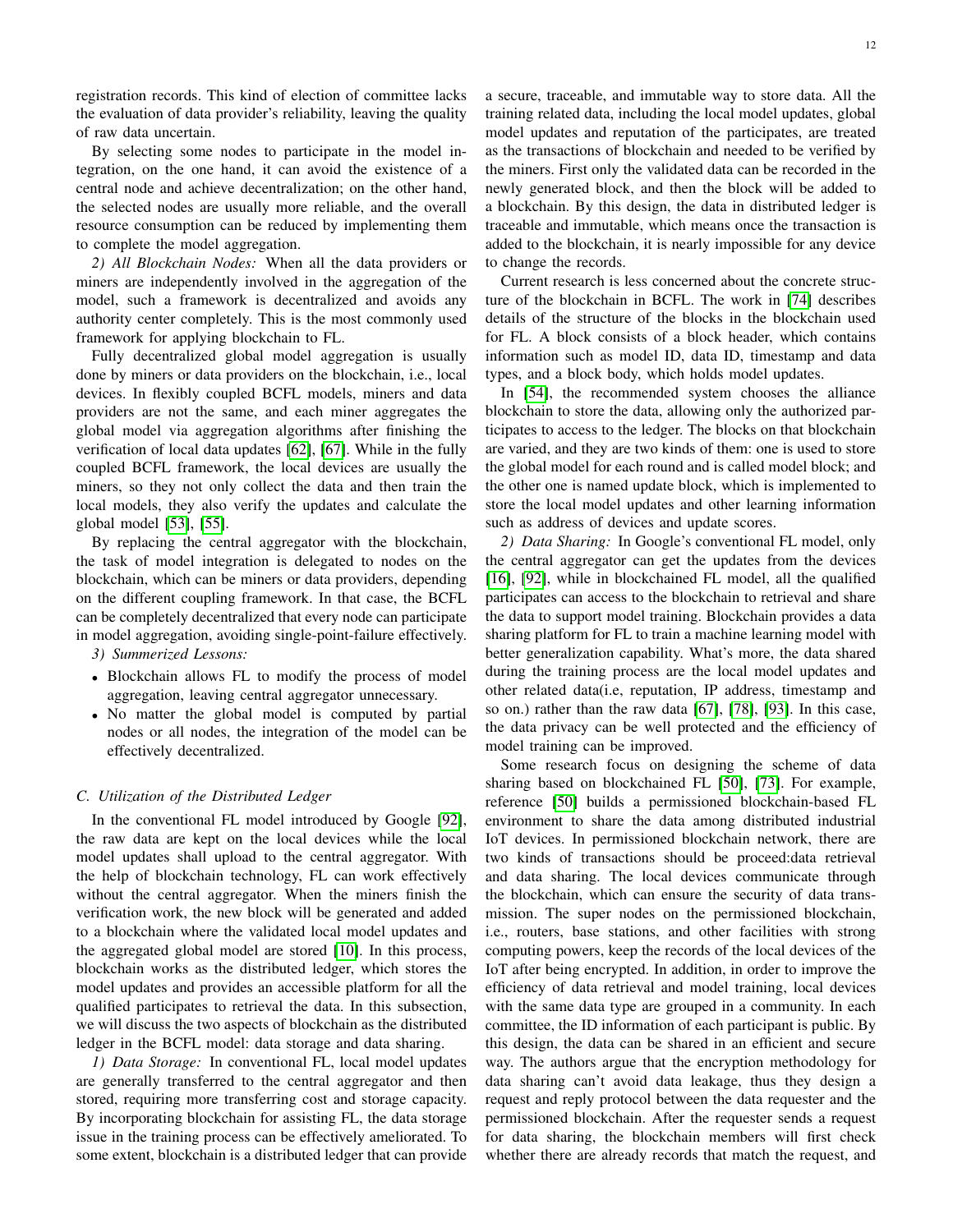return the result directly if there are; if not, they will train the model through the relevant committee nodes and finally return the result. In this model, blockchain provides the platform to store data and retrieve it securely. However, since this data sharing framework involves storing the model for retrieval in advance and keeping the data of local devices through super nodes, further research is needed to investigate whether it can effectively prevent external attacks.

- *3) Summerized Lessons:*
- From the perspective of learning process, blockchain provides distributed data storage and public data sharing for FL. Instead of storing the data generated during the learning process in the central aggregator, federal learning only needs to store this data through the blockchain, which can make the relevant data freely available to all authenticated participants.
- From the perspective of data security, the blockchain itself can be seen as a distributed ledger with characteristics such as immutability, auditability and decentralization. Blockchain can record all necessary data and also prevent malicious nodes from altering it. And only authenticated participants can access the data related to FL, preventing the privacy leakage.

## *D. Incentive Mechanism*

This subsection will discuss how the incentive mechanism in BCFL ensure that participants work honestly according to the protocol, ensuring the final trained global model reliable.

*1) Incentive Mechanism Design:* FL offers a distributed computing solution for machine learning. However, traditional federation learning models cannot guarantee that all participating clients are reliable. Blockchain can address this issue by distributing the corresponding rewards to nodes that have contributed in the generation of blocks based on their contributions. In this way, by incorporating a blockchain into the FL model and rewarding the participants (local devices and miners) according to a certain scheme, participants can be motivated to provide reliable training data. In addition, the incentive mechanism can also penalize dishonest nodes, filtering out the malicious participates.

Incentive mechanisms have been emphasized in the existing studies. The work in [\[58\]](#page-16-32) designs a payment-based incentive mechanism to encourage participates to collaboratively train a deep learning model. Two properties of that incentive mechanism are introduced, i.e, compatibility and liveness. Compatibility assumes that all the participates can get maximum rewards based on their contributions, and liveness means that all the participates have the willingness to update both the local model and global model. After the final global model is updated, the rewards will distribute to local devices and miners according to their contributions.

In [\[55\]](#page-16-30), repeated competition is implemented to motivate the workers to obey the rules of the protocol in order to obtain the maximum profits. The basic idea is to introduce a mechanism for workers to compete for the opportunity to update models at each training round and to constrain their subsequent performance through a voting scheme. The distribution of the returns will be determined by sorting the records of the votes.

Reference [\[70\]](#page-17-1) argues that monetary is most popular incentive for participates in BCFL, and illustrates a penalty scheme which requires each participate to deposit a certain amount of cryptocurrency on the blockchain. When the global model is well trained, the deposits will return to the participates, and additional rewards are distributed to encourage honest behavior. The rewards are determined by the average time participants take to submit data, with faster submissions being awarded more. On the contrary, if one participate is found being dishonest, then it's deposits will lost.

In other studies, there are distributions of returns based on calculating the contribution of participants in model training [\[54\]](#page-16-29), [\[76\]](#page-17-7), and participant management based on reputation [\[71\]](#page-17-2), [\[78\]](#page-17-9), [\[79\]](#page-17-10). These studies provide ideas for future research.

## *2) Summerized Lessons:*

- Incorporating an incentive mechanism into the FL model to give participants certain rewards can effectively regulate and discipline their behaviors and can encourage participants to provide reliable training data.
- Current research lacks in-depth study on how to allocate rewards. On the one hand, a decentralized evaluation system needs to be designed; on the other hand, some defects of the blockchain itself should be taken into account when designing incentive mechanism.

## V. APPLICATIONS OF BCFL

<span id="page-12-0"></span>FL and blockchain are already being applied in many fields. Instead of exploring the real-life applications of both separately, this subsection will investigate the applications of BCFL, a joint technology. According to the current research, BCFL has been initially applied in the fields of Internet of Things, smart city, financial payment, and healthcare, etc. Even though these research are all based on specific usage environments to apply BCFL, there is no general framework for it yet.

# *A. BCFL for IoT*

In IoT area, devices are decentralized, so model training on them requires timely and secure data and strong model generalization capability. FL in the Internet of Things(IoT) can collaboratively train a global model by numerous devices, avoiding the leakage of private raw data for each device [\[31\]](#page-16-5), [\[94\]](#page-17-24). However FL itself has several deficiencies (e.g. single-point-failure and lack of incentives), and blockchain technology can make the training of models for IoT devices more secure.

Research on the applications of BCFL in the IoT domain focuses on data security, resource planning, communication, and failure detection, all with the aim of enabling IoT devices to jointly train a model with good performance.

The work in [\[73\]](#page-17-4) introduces a BCFL model to protect the privacy in Internet of Vehicles (IoV), and in [\[68\]](#page-16-41), communication efficiency and resource limitation in IoT devices based on the BCFL framework are investigated. In industrial IoT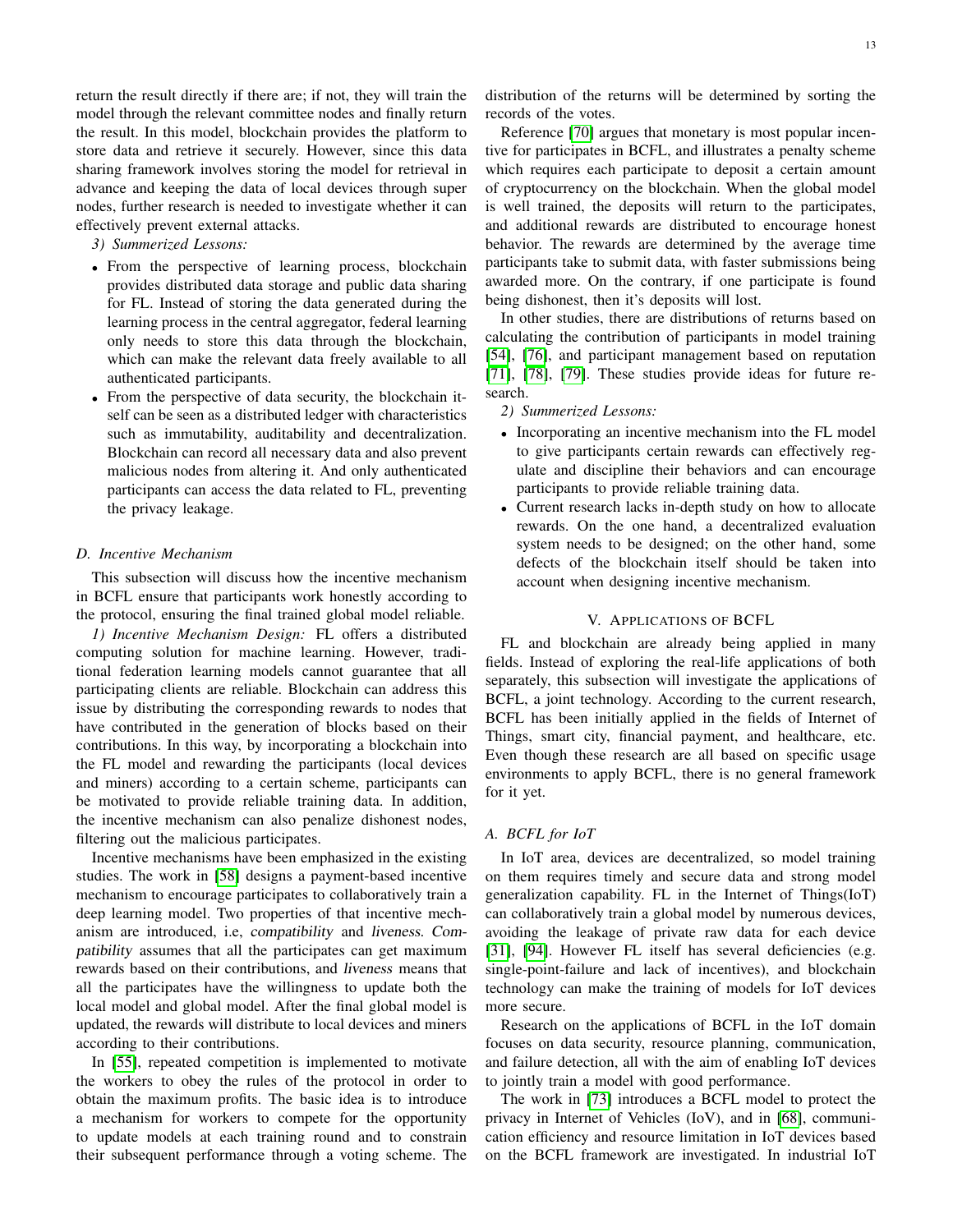(IIoT), the data heterogeneity in failure detection challenges the reliability of the whole system. In [\[76\]](#page-17-7), a blockchain-based FL model is proposed for failure detection in IIoT. First, a FL model is deployed among IoT devices and a central server is set up for model integration; then, data from local devices is stored via blockchain, which also provides incentives. In the aspect of failure detection, a new aggregation algorithm is designed to reduce the impact of data heterogeneity by considering the distance between positive and negative classes in each dataset.

# *B. BCFL for Healthcare*

In healthcare area, data of patients are sensitive thus both patients and hospitals are reluctant to share their heal data. FL can help train the model distributively, while the data leakage is the biggest challenge [\[30\]](#page-16-4), [\[95\]](#page-17-25). Blockchain can be implemented among patients or hospitals, allowing participates to share data without privacy disclosure.

Passerat-Palmbach *et al.* [\[63\]](#page-16-36) point out that the protection of patient privacy constrains researchers from analyzing health data, and the existing tools are insufficient to address the issue, so they suggest to use both blockchain and FL for healthcare consortia. In their model, data access, model integration, weight encryption, and auditing of the learning process are emphasized. However, this study is specific to consortia and is not appropriate for most health problems and lacks concrete solutions which can be operated.

In contrast to [\[63\]](#page-16-36), Kumar *et al.* [\[80\]](#page-17-11) offer an specific solution for COVID-19 detection via BCFL models. Hospitals train the local model based on their own private data and share only the weights and gradients, and blockchain records the learning process and related data. Researchers highlights the privacy of patients, and BCFL framework can protect the privacy when the global model is training. That paper builds a secure and decentralized data sharing platform among hospitals, enabling the automatic detection of COVID-19 in a secure manner.

The research used BCFL in healthcare are rare now, but the research direction is promising since a large amount of medical data have to be proceed and BCFL can offer secure learning environments.

#### *C. BCFL for Business and Finance*

Blockchain first emerged as the basis for Bitcoin, and the explosion of various blockchain-based virtual currencies in recent years in particular has elevated the status of blockchain as an underlying technology in finance and business. Meanwhile, FL can offer a distributed machine learning framework. Therefore, BCFL can provide secure and decentralized applications for the financial and business fields.

The most direct application of BCFL in the finance and business field is to provide a monetary payment method. FedCoin, introduced in [\[11\]](#page-15-9), provides a peer-to-peer payment system based blockchain for FL. FedCoin is different to Bitcoin, which depends on PoW, it utilizes the proof of Sharpley (PoSap) to generate new blocks. Such a payment system can be applied to a commercial system based on FL.

In addition, BCFL can be applied in the areas of financial investment, for example, the processing of financial big data. Data from customers of financial companies is sensitive, customers do not want to disclose their data to the concern of privacy, and companies are obliged to keep their customers' confidential. Therefore, companies can deploy BCFL to obtain data and train models to develop more accurate marketoriented financial products, while protecting customer privacy.

# *D. BCFL for Smart City*

The construction of a smart city requires a large amount of data, and by training these data and getting reasonable models, it can provide better services to citizens. Similar to many machine learning situations, privacy and security have been constraints to the development of smart cities.

BCFL can provide a secure big data training architecture, while offering rewards based on user contributions to motivate users to provide more data. Imagine this scenario, when government departments need to optimize urban traffic and need multiple devices and users to provide data and collaboratively train models. Traditional machine learning frameworks cannot guarantee privacy and provide incentives at the same time. However, with BCFL, the requirements can be met.

The major advantage of BCFL for smart cities is not only that it can protect privacy and deliver incentives, but also that it can allow more devices to join, adapting to the large number of devices and users in a smart city.

#### <span id="page-13-0"></span>VI. CHALLENGES AND FUTURE RESEARCH DIRECTIONS

While BCFL has many advantages, some challenges that may hinder the operations of the BCFL model cannot be ignored. In this section, we will analyze the current research deficiencies of BCFL, and then we also suggest some potential future research topics. We argue that a good BCFL model should have high security, high training efficiency and low computational cost. The design of BCFL is a trade-off between these three aspects, and our following analysis will be carried out from them.

#### *A. Privacy and Security*

Security and privacy are of importance to the BCFL model, and although both blockchain and FL have privacy-preserving properties, there are still issues that may lead to privacy leakage.

*1) Anonymity:* In the conventional FL model, only the central center knows the sources of the local model updates. However, the addresses of clients are public in BCFL, and other clients obtain the training behaviors based on the public information from blockchain. What's more, clients generally do not communicate with each other addresses are private information. While in BCFL, since identity information such as public addresses, clients may be able to communicate with each other, increasing the risk of collusion among clients.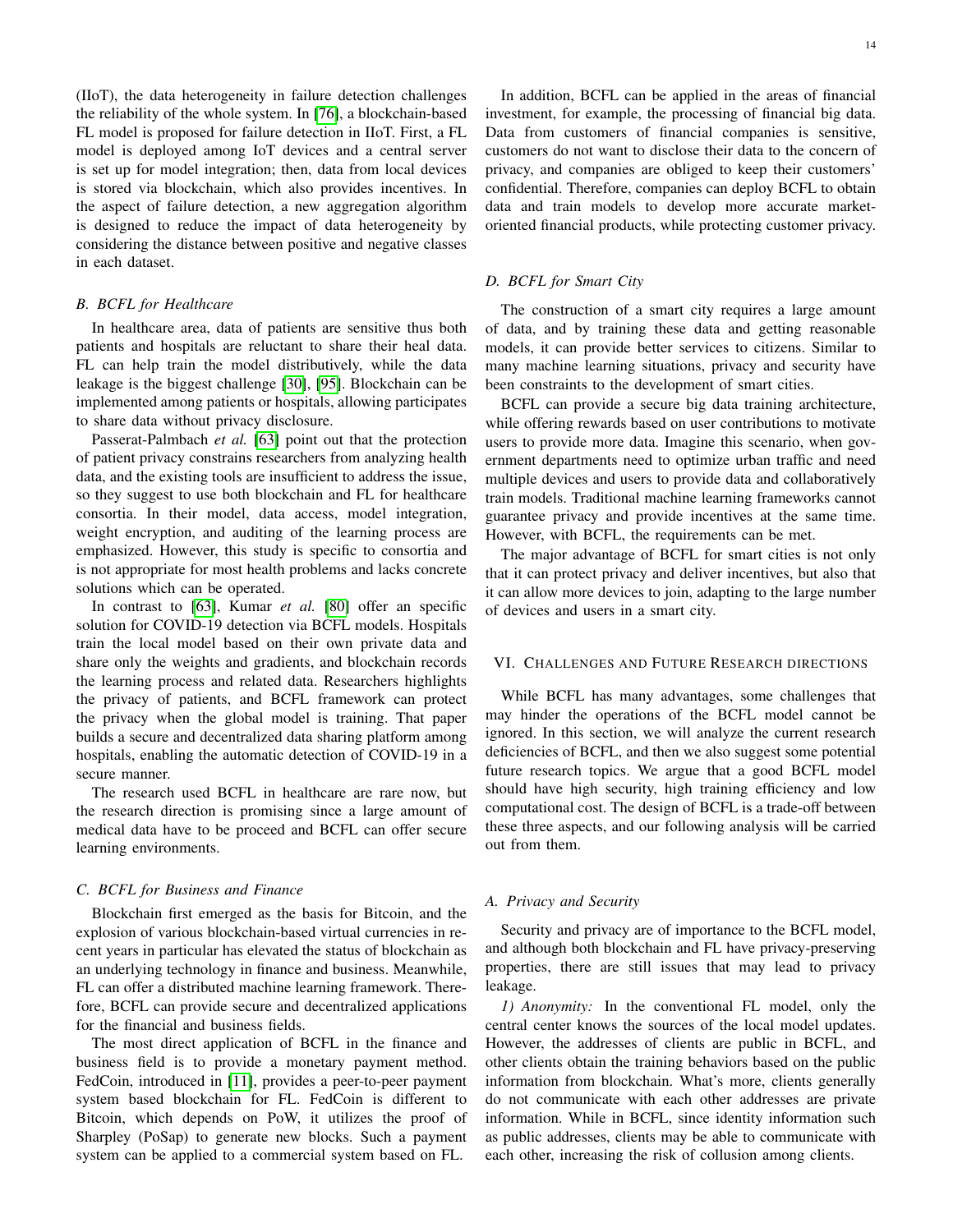*2) Shared Data:* Blockchain stores the blocks which contain the model updates through a chained structure, and all members within the blockchain can access the data from the public distributed ledger as well as download the data. In BCFL, clients can get information about other members from blockchain. In BCFL using public blockchain, since there is no access restriction, information of members may be available to external devices, threatening the security of the whole system. Data sharing can improve the speed of model training and facilitate clients to perform model updates, but the risks associated with data security cannot be ignored.

*3) Malicious Attack:* In the decentralized BCFL model, there is no authority center to regulate the behaviors of participates, therefore the risks of being attacked by potential malicious participates exist. On the one hand, the attacks may come from blockchain system, such as forking, double spending, and selfish mining, etc. Forking is one of most common attacks launched by attackers, which tries to obtain more profits by replacing the most trusted chain (i.e., longest chain) with an alternative chain. Double spending occurs when a currency is spent twice. Selfish mining attack, also named block withholding attack, happens when an entity validates one block but does not broadcast it to the network. On the other hand, attacks from FL system will hinder the deployment of BCFL, including data poisoning, inference attacks, etc. Malicious users can launch data poisoning attack by utilizing dirty data to train the local models, and then upload the biased local models to the aggregator, leading the parameters of global model inaccurate. Even though the uploaded parameters are encrypted, malicious users can still deduce the really information by analyzing them, so inference attacks may cause the leakage of privacy in FL system.

Since malicious attacks deteriorate the reliability of BCFL, future research can focus on the combination of the two technologies to reduce the risk of being attacked. For example, reasonable mechanisms can be designed to use blockchain for the selection of users and data.

# *B. Training Efficiency*

The goal of FL is to train a global model through the collaborative work of multiple devices, not only the accuracy of the global model, but also the time and computational cost consumed by training, should be taken into account.

*1) Reliability of Data:* Since we cannot guarantee that all participants are honest, it is unreasonable to assume that all data are reliable. We cannot ignore the impact of unreliable data on the global model. At least three measures are considered to improve the reliability of data:

• Perform clients selection before training to exclude potentially dishonest nodes. The impact of the types of blockchain needs to be considered in the selection of clients. When BCFL uses public blockchain, any device can join the training without permission. In this case, the selection scheme can be designed to decide whether allow those devices to continue to participate in the training based on the performance of the clients in the previous round. It requires to evaluate the device performance

in single or multiple rounds. In fact, many verification mechanisms have adopted this approach. As for the permissionsed blockchain, since potential devices need to obtain permissions to join the training, malicious attacks and invalid data can be reduced to some extent.

- Design efficient verification mechanisms to speed up the processing so as to reduce the time consumption, and improve the accuracy of verification to ensure that only qualified data can participate in model integration. The current research lacks a detailed study of the process of the verification mechanism. Devices involved in the verification mechanism need to be considered. No matter data are verified among clients or through miners on the blockchain, privacy needs to be prevented from being leaked. Different verification mechanisms can affect the security of the model.
- A reasonable incentive mechanism should be designed to encourage participants to provide truthful data, and penalizing those who are dishonest. Most of the current research focuses on how to distribute rewards, and we believe that innovation can be made from the perspective of punishment. In the blockchain ecosystem, behavior of clients can be constrained by depositing a portion of virtual currency (e.g., bitcoin and ethereum) before training.

*2) Communication Latency:* Communication latency occurs in both FL and blockchain networks, which are also a constraint to the development of these two technologies. Latency analysis has been given enough attention in BCFL, and a number of studies have already proposed solutions, for example, Kim *et al.* [\[10\]](#page-15-8)]suggests reducing the computational difficulty of PoW to lower latency.

*3) Asynchrony:* During the training process, the time of participates entering and exiting affects the effectiveness of the training. The time to join training can be specified by designing a participant selection mechanism, however, several factors can cause participants to drop out of training early, such as network issues, damaged devices, limited storage space, etc. The above-mentioned problem affects the distribution of rewards apart from the correctness of the global model.

# *C. Training Cost*

*1) Storage:* In the conventional federation learning model, local model updates are stored on the aggregator, while in BCFL, data are stored through the blockchain. Meanwhile, every clients can also keep a copy of the blockchain locally and update it continuously, increasing the storage cost. For devices with insufficient storage capacity, they may not be able to continue to participate in training as the data stored in the blockchain grows. In addition to the storage of data, it will be a research direction how the clients and miners can efficiently retrieve data on blockchain.

*2) Computing Consumption:* FL usually requires multiple rounds of iterations to get the final global model, so the cost of model training is usually related to the number of training iterations. The trade-off between model accuracy and cost has been a topic for researchers. Compared with traditional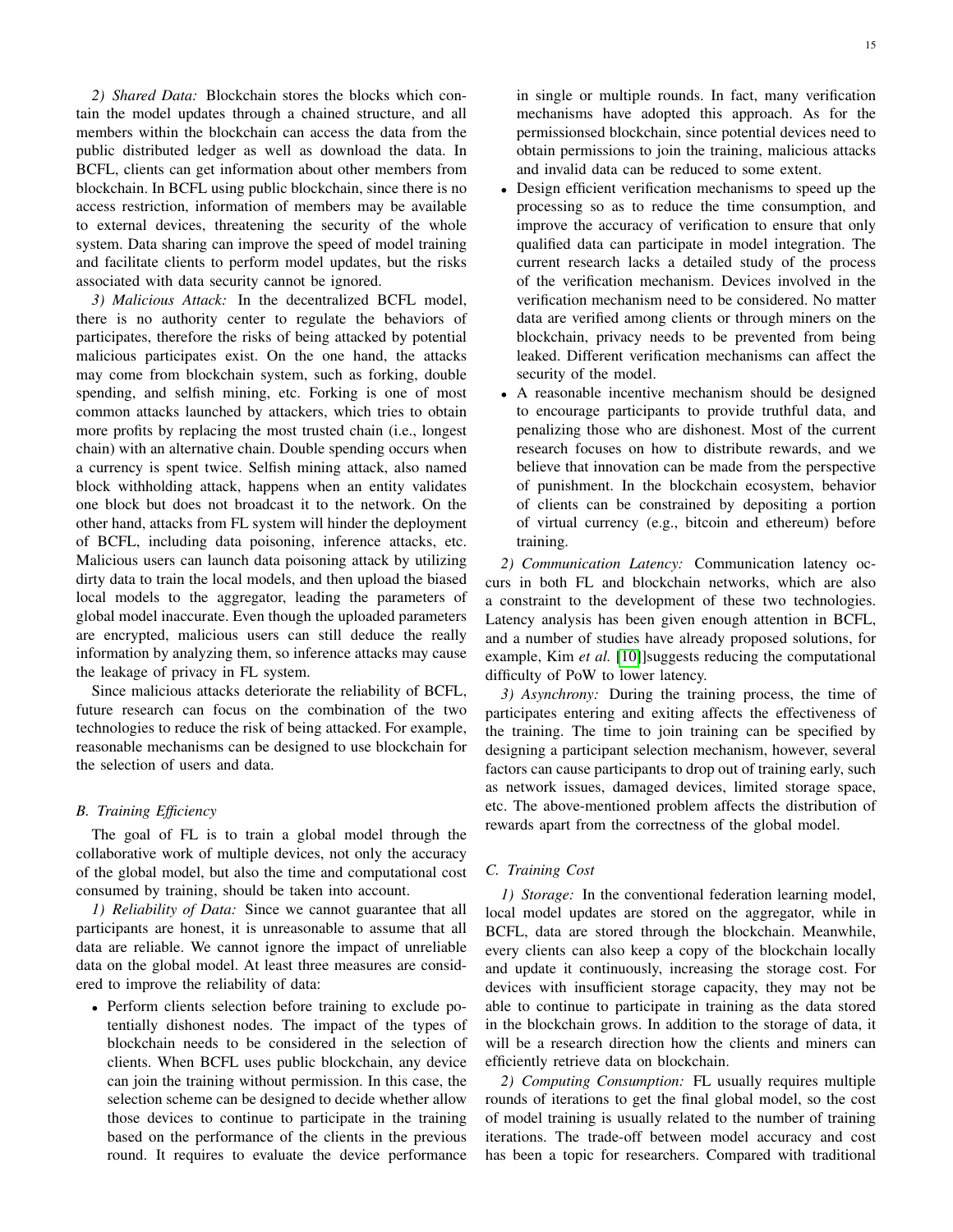FL models, BCFL requires not only local model training, model aggregation and updating, but also data validation and block generation. These activities consume a large amount of computational resources and increase the cost of training models.

In FlC-BCFL model, miners and clients are different devices, and the cost calculation needs to be based on different roles. For miners, a significant amount of computations will be used to run consensus protocols, i.e., mining, which is an arithmetic-intensive process, so light-weight consensus protocols can be designed to reduce the computational difficulty. In addition, the overall cost can be lower by reducing the cost of data verification. For clients, reducing the number of training sessions while ensuring the training quality can reduce the cost.

The training cost of the model is not only related to the accuracy of the global model, but also affects the security of the whole BCFL model. For example, if the difficulty of generating blocks is reduced or the process of verification is simplified, although the computational cost can be reduced, it may lead to security problems. In addition, from the overall perspective of BCFL, the blockchain and FL need to operate in a coordinated manner, and how to allocate resources will also affect the computational cost. Therefore, computational cost is a topic that needs to be addressed gradually in future research.

# VII. CONCLUSION

<span id="page-15-10"></span>In this paper, a detailed investigation of blockchained FL (BCFL) is provided. We first introduce blockchain and FL respectively. Then we investigate the foundations of BCFL, including the architecture of BCFL, the blockchain on BCFL, and the devices on BCFL. We also analyze four functions of BCFL, i.e., verification of model updates, aggregation of global model, utilization of the distributed ledger, and incentive mechanism. After that, we survey the applications of BCFL in real life. Finally, we discuss the existing challenges of BCFL and give the corresponding future research directions.

Blockchain and FL are both emerging technologies, and their combination can efficiently address the security and privacy issues of distributed machine learning. This paper is the first detailed survey on BCFL, and we believe that BCFL will be used more often in the future. We hope our work will bring new ideas for future BCFL research.

#### REFERENCES

- <span id="page-15-0"></span>[1] Brendan McMahan, Eider Moore, Daniel Ramage, Seth Hampson, and Blaise Aguera y Arcas. Communication-efficient learning of deep networks from decentralized data. In *Artificial Intelligence and Statistics*, pages 1273–1282. PMLR, 2017.
- <span id="page-15-1"></span>[2] Keith Bonawitz, Hubert Eichner, Wolfgang Grieskamp, Dzmitry Huba, Alex Ingerman, Vladimir Ivanov, Chloe Kiddon, Jakub Konečný, Stefano Mazzocchi, H. Brendan McMahan, Timon Van Overveldt, David Petrou, Daniel Ramage, and Jason Roselander. Towards Federated Learning at Scale: System Design. 2019.
- <span id="page-15-2"></span>[3] Andrew Hard, Kanishka Rao, Rajiv Mathews, Swaroop Ramaswamy, Françoise Beaufays, Sean Augenstein, Hubert Eichner, Chloé Kiddon, and Daniel Ramage. Federated learning for mobile keyboard prediction. *arXiv*, 2018.
- <span id="page-15-3"></span>[4] Felix Sattler, Simon Wiedemann, Klaus Robert Muller, and Wojciech Samek. Robust and Communication-Efficient Federated Learning from Non-i.i.d. Data. *IEEE Transactions on Neural Networks and Learning Systems*, 31(9):3400–3413, 2020.
- <span id="page-15-4"></span>[5] Eugene Bagdasaryan, Andreas Veit, Yiqing Hua, Deborah Estrin, and Vitaly Shmatikov. How to backdoor federated learning. *arXiv*, 108, 2018.
- <span id="page-15-5"></span>[6] Umesh Bodkhe, Sudeep Tanwar, Karan Parekh, Pimal Khanpara, Sudhanshu Tyagi, Neeraj Kumar, and Mamoun Alazab. Blockchain for industry 4.0: A comprehensive review. *IEEE Access*, 8:79764–79800, 2020.
- [7] Julie Frizzo-Barker, Peter A Chow-White, Philippa R Adams, Jennifer Mentanko, Dung Ha, and Sandy Green. Blockchain as a disruptive technology for business: A systematic review. *International Journal of Information Management*, 51:102029, 2020.
- <span id="page-15-6"></span>[8] Mehrdokht Pournader, Yangyan Shi, Stefan Seuring, and SC Lenny Koh. Blockchain applications in supply chains, transport and logistics: a systematic review of the literature. *International Journal of Production Research*, 58(7):2063–2081, 2020.
- <span id="page-15-7"></span>[9] Paritosh Ramanan and Kiyoshi Nakayama. BAFFLE : Blockchain Based Aggregator Free Federated Learning. 2019.
- <span id="page-15-8"></span>[10] You Jun Kim and Choong Seon Hong. Blockchain-based node-aware dynamic weighting methods for improving federated learning performance. In *2019 20th Asia-Pacific Network Operations and Management Symposium (APNOMS)*, pages 1–4. IEEE, 2019.
- <span id="page-15-9"></span>[11] Yuan Liu, Shuai Sun, Zhengpeng Ai, Shuangfeng Zhang, Zelei Liu, and Han Yu. FedCoin: A Peer-to-Peer Payment System for Federated Learning. 2020.
- <span id="page-15-11"></span>[12] Yue Zhao, Meng Li, Liangzhen Lai, Naveen Suda, Damon Civin, and Vikas Chandra. Federated learning with non-iid data. *arXiv*, 2018.
- [13] Kai Yang, Tao Jiang, Yuanming Shi, and Zhi Ding. Federated learning via over-the-air computation. *IEEE Transactions on Wireless Communications*, 19(3):2022–2035, 2020.
- <span id="page-15-12"></span>[14] Peter Kairouz, H. Brendan McMahan, Brendan Avent, Aurelien Bellet, ´ Mehdi Bennis, Arjun Nitin Bhagoji, Keith Bonawitz, Zachary Charles, Graham Cormode, Rachel Cummings, Rafael G. L. D'Oliveira, Salim El Rouayheb, David Evans, Josh Gardner, Zachary Garrett, Adrià Gascón, Badih Ghazi, Phillip B. Gibbons, Marco Gruteser, Zaid Harchaoui, Chaoyang He, Lie He, Zhouyuan Huo, Ben Hutchinson, Justin Hsu, Martin Jaggi, Tara Javidi, Gauri Joshi, Mikhail Khodak, Jakub Konečný, Aleksandra Korolova, Farinaz Koushanfar, Sanmi Koyejo, Tancrède Lepoint, Yang Liu, Prateek Mittal, Mehryar Mohri, Richard Nock, Ayfer Özgür, Rasmus Pagh, Mariana Raykova, Hang Qi, Daniel Ramage, Ramesh Raskar, Dawn Song, Weikang Song, Sebastian U. Stich, Ziteng Sun, Ananda Theertha Suresh, Florian Tramèr, Praneeth Vepakomma, Jianyu Wang, Li Xiong, Zheng Xu, Qiang Yang, Felix X. Yu, Han Yu, and Sen Zhao. Advances and Open Problems in Federated Learning. pages 1–105, 2019.
- <span id="page-15-13"></span>[15] Jakub Konečnỳ, H Brendan McMahan, Daniel Ramage, and Peter Richtárik. Federated optimization: Distributed machine learning for ondevice intelligence. *arXiv preprint arXiv:1610.02527*, 2016.
- <span id="page-15-14"></span>[16] Jakub Konečný, H. Brendan McMahan, Felix X. Yu, Peter Richtárik, Ananda Theertha Suresh, and Dave Bacon. Federated Learning: Strategies for Improving Communication Efficiency. pages 1–10, 2016.
- <span id="page-15-15"></span>[17] Tian Li, Maziar Sanjabi, Ahmad Beirami, and Virginia Smith. Fair Resource Allocation in Federated Learning. pages 1–20, 2019.
- <span id="page-15-16"></span>[18] Takayuki Nishio and Ryo Yonetani. Client Selection for Federated Learning with Heterogeneous Resources in Mobile Edge. *IEEE International Conference on Communications*, 2019-May, 2019.
- <span id="page-15-17"></span>[19] Qiang Yang, Yang Liu, Tianjian Chen, and Yongxin Tong. Federated machine learning: Concept and applications. *ACM Transactions on Intelligent Systems and Technology*, 10(2):1–19, 2019.
- <span id="page-15-18"></span>[20] Viraaji Mothukuri, Reza M. Parizi, Seyedamin Pouriyeh, Yan Huang, Ali Dehghantanha, and Gautam Srivastava. A survey on security and privacy of federated learning. *Future Generation Computer Systems*, 115(October):619–640, 2021.
- <span id="page-15-19"></span>[21] Robin C. Geyer, Tassilo Klein, and Moin Nabi. Differentially Private Federated Learning: A Client Level Perspective. (Nips):1–7, 2017.
- [22] Olivia Choudhury, Aris Gkoulalas-Divanis, Theodoros Salonidis, Issa Sylla, Yoonyoung Park, Grace Hsu, and Amar Das. Differential privacyenabled federated learning for sensitive health data. *arXiv*, (NeurIPS):1– 6, 2019.
- <span id="page-15-20"></span>[23] Stacey Truex, Thomas Steinke, Nathalie Baracaldo, Heiko Ludwig, Yi Zhou, Ali Anwar, and Rui Zhang. A hybrid approach to privacypreserving federated learning. *Proceedings of the ACM Conference on Computer and Communications Security*, pages 1–11, 2019.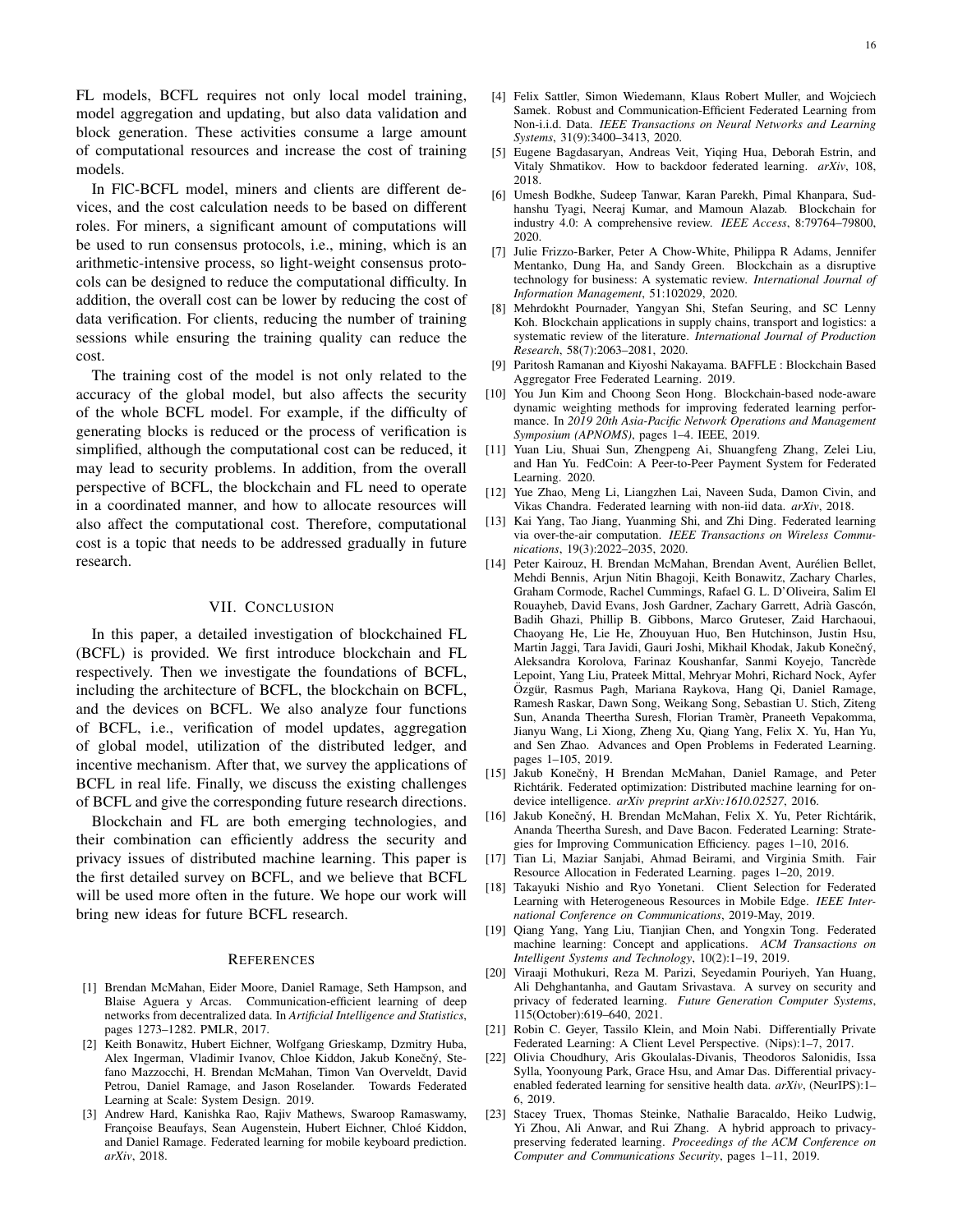- <span id="page-16-0"></span>[24] Amirhossein Reisizadeh, Aryan Mokhtari, Hamed Hassani, Ali Jadbabaie, and Ramtin Pedarsani. FedPAQ: A Communication-Efficient Federated Learning Method with Periodic Averaging and Quantization. (2), 2019.
- <span id="page-16-1"></span>[25] Mingzhe Chen, H. Vincent Poor, Walid Saad, and Shuguang Cui. Convergence Time Minimization of Federated Learning over Wireless Networks. *IEEE International Conference on Communications*, 2020- June:1–30, 2020.
- [26] Solmaz Niknam, Harpreet S. Dhillon, and Jeffrey H. Reed. Federated Learning for Wireless Communications: Motivation, Opportunities, and Challenges. *IEEE Communications Magazine*, 58(6):46–51, 2020.
- <span id="page-16-2"></span>[27] Li Li, Yuxi Fan, Mike Tse, and Kuo-Yi Lin. A review of applications in federated learning. *Computers & Industrial Engineering*, page 106854, 2020.
- <span id="page-16-3"></span>[28] Jie Xu and Fei Wang. Federated learning for healthcare informatics. *arXiv preprint arXiv:1911.06270*, 2019.
- [29] Theodora S Brisimi, Ruidi Chen, Theofanie Mela, Alex Olshevsky, Ioannis Ch Paschalidis, and Wei Shi. Federated learning of predictive models from federated electronic health records. *International journal of medical informatics*, 112:59–67, 2018.
- <span id="page-16-4"></span>[30] Yiqiang Chen, Xin Qin, Jindong Wang, Chaohui Yu, and Wen Gao. Fedhealth: A federated transfer learning framework for wearable healthcare. *IEEE Intelligent Systems*, 2020.
- <span id="page-16-5"></span>[31] Zhaoyang Du, Celimuge Wu, Tsutomu Yoshinaga, Kok Lim Alvin Yau, Yusheng Ji, and Jie Li. Federated Learning for Vehicular Internet of Things: Recent Advances and Open Issues. *IEEE Computer Graphics and Applications*, 1(April):45–61, 2020.
- <span id="page-16-6"></span>[32] Latif U Khan, Walid Saad, Zhu Han, Ekram Hossain, and Choong Seon Hong. Federated learning for internet of things: Recent advances, taxonomy, and open challenges. *arXiv preprint arXiv:2009.13012*, 2020.
- <span id="page-16-7"></span>[33] Basheer Qolomany, Kashif Ahmad, Ala Al-Fuqaha, and Junaid Qadir. Particle swarm optimized federated learning for industrial iot and smart city services. *arXiv preprint arXiv:2009.02560*, 2020.
- <span id="page-16-8"></span>[34] Ji Chu Jiang, Burak Kantarci, Sema Oktug, and Tolga Soyata. Federated learning in smart city sensing: Challenges and opportunities. *Sensors*, 20(21):6230, 2020.
- <span id="page-16-9"></span>[35] Satoshi Nakamoto. Bitcoin: A peer-to-peer electronic cash system. Technical report, Manubot, 2019.
- <span id="page-16-10"></span>[36] Gavin Wood et al. Ethereum: A secure decentralised generalised transaction ledger. *Ethereum project yellow paper*, 151(2014):1–32, 2014.
- <span id="page-16-11"></span>[37] Cornelius C Agbo, Qusay H Mahmoud, and J Mikael Eklund. Blockchain technology in healthcare: a systematic review. In *Healthcare*, volume 7, page 56. Multidisciplinary Digital Publishing Institute, 2019.
- <span id="page-16-12"></span>[38] Sudeep Tanwar, Karan Parekh, and Richard Evans. Blockchain-based electronic healthcare record system for healthcare 4.0 applications. *Journal of Information Security and Applications*, 50:102407, 2020.
- <span id="page-16-13"></span>[39] Junfeng Xie, Helen Tang, Tao Huang, F. Richard Yu, Renchao Xie, Jiang Liu, and Yunjie Liu. A Survey of Blockchain Technology Applied to Smart Cities: Research Issues and Challenges. *IEEE Communications Surveys and Tutorials*, 21(3):2794–2830, 2019.
- <span id="page-16-14"></span>[40] Gagangeet Singh Aujla, Maninderpal Singh, Arnab Bose, Neeraj Kumar, Guangjie Han, and Rajkumar Buyya. Blocksdn: Blockchain-as-a-service for software defined networking in smart city applications. *IEEE Network*, 34(2):83–91, 2020.
- <span id="page-16-15"></span>[41] Qin Wang, Xinqi Zhu, Yiyang Ni, Li Gu, and Hongbo Zhu. Blockchain for the iot and industrial iot: A review. *Internet of Things*, 10:100081, 2020.
- <span id="page-16-16"></span>[42] Iuon Chang Lin and Tzu Chun Liao. A survey of blockchain security issues and challenges. *International Journal of Network Security*, 19(5):653–659, 2017.
- <span id="page-16-17"></span>[43] M. Niranjanamurthy, B. N. Nithya, and S. Jagannatha. Analysis of Blockchain technology: pros, cons and SWOT. *Cluster Computing*, 22(2):14743–14757, 2019.
- <span id="page-16-18"></span>[44] Ruzhi Xu, Lu Zhang, Huawei Zhao, and Yun Peng. Design of network media's digital rights management scheme based on blockchain technology. In *2017 IEEE 13th International Symposium on Autonomous Decentralized System (ISADS)*, pages 128–133. IEEE, 2017.
- [45] Fei Richard Yu, Jianmin Liu, Ying He, Pengbo Si, and Yanhua Zhang. Virtualization for distributed ledger technology (vdlt). *IEEE Access*, 6:25019–25028, 2018.
- <span id="page-16-19"></span>[46] Yong Yuan and Fei-Yue Wang. Towards blockchain-based intelligent transportation systems. In *2016 IEEE 19th International Conference on Intelligent Transportation Systems (ITSC)*, pages 2663–2668. IEEE, 2016.
- <span id="page-16-20"></span>[47] Marko Vukolić. The quest for scalable blockchain fabric: Proof-ofwork vs. bft replication. In *International workshop on open problems in network security*, pages 112–125. Springer, 2015.
- <span id="page-16-21"></span>[48] PRACTICAL IMPLEMENTATION OF BLOCKCHAIN ENABLED FEDERATED LEARNING.pdf.
- <span id="page-16-22"></span>[49] Fahad Saleh. Blockchain without waste: Proof-of-stake. *The Review of Financial Studies*, 2018.
- <span id="page-16-25"></span>[50] Yunlong Lu, Xiaohong Huang, Yueyue Dai, Sabita Maharjan, and Yan Zhang. Blockchain and Federated Learning for Privacy-Preserved Data Sharing in Industrial IoT. *IEEE Transactions on Industrial Informatics*, 16(6):4177–4186, 2020.
- <span id="page-16-26"></span>[51] Mingrui Cao, Long Zhang, and Bin Cao. Towards on-device federated learning: A direct acyclic graph-based blockchain approach. *arXiv preprint arXiv:2104.13092*, 2021.
- <span id="page-16-27"></span>[52] Vaikkunth Mugunthan, Ravi Rahman, and Lalana Kagal. BlockFLow: An Accountable and Privacy-Preserving Solution for Federated Learning. 2020.
- <span id="page-16-28"></span>[53] Davy Preuveneers, Vera Rimmer, Ilias Tsingenopoulos, Jan Spooren, Wouter Joosen, and Elisabeth Ilie-Zudor. Chained anomaly detection models for federated learning: An intrusion detection case study. *Applied Sciences (Switzerland)*, 8(12):1–21, 2018.
- <span id="page-16-29"></span>[54] Yuzheng Li, Chuan Chen, Nan Liu, Huawei Huang, Zibin Zheng, and Qiang Yan. A Blockchain-based Decentralized Federated Learning Framework with Committee Consensus. pages 1–7, 2020.
- <span id="page-16-30"></span>[55] Kentaroh Toyoda and Allan N. Zhang. Mechanism Design for An Incentive-aware Blockchain-enabled Federated Learning Platform. *Proceedings - 2019 IEEE International Conference on Big Data, Big Data 2019*, pages 395–403, 2019.
- <span id="page-16-24"></span>[56] Gaofeng Hua, Li Zhu, Jinsong Wu, Chunzi Shen, Linyan Zhou, and Qingqing Lin. Blockchain-Based Federated Learning for Intelligent Control in Heavy Haul Railway. *IEEE Access*, 8:176830–176839, 2020.
- <span id="page-16-31"></span>[57] Haoye Chai, Supeng Leng, Yijin Chen, and Ke Zhang. A Hierarchical Blockchain-Enabled Federated Learning Algorithm for Knowledge Sharing in Internet of Vehicles. *IEEE Transactions on Intelligent Transportation Systems*, pages 1–12, 2020.
- <span id="page-16-32"></span>[58] Jiasi Weng, Jian Weng, Jilian Zhang, Ming Li, Yue Zhang, and Weiqi Luo. Deepchain: Auditable and privacy-preserving deep learning with blockchain-based incentive. *IEEE Transactions on Dependable and Secure Computing*, 2019.
- <span id="page-16-33"></span>[59] Xianglin Bao, Cheng Su, Yan Xiong, Wenchao Huang, and Yifei Hu. FLChain: A Blockchain for Auditable Federated Learning with Trust and Incentive. *Proceedings - 5th International Conference on Big Data Computing and Communications, BIGCOM 2019*, pages 151–159, 2019.
- <span id="page-16-34"></span>[60] Youyang Qu, Longxiang Gao, Tom H. Luan, Yong Xiang, Shui Yu, Bai Li, and Gavin Zheng. Decentralized privacy using blockchain-enabled federated learning in fog computing. *IEEE Internet of Things Journal*, 7(6):5171–5183, 2020.
- <span id="page-16-35"></span>[61] Umer Majeed and Choong Seon Hong. FLchain: Federated Learning via MEC-enabled Blockchain Network. *2019 20th Asia-Pacific Network Operations and Management Symposium: Management in a Cyber-Physical World, APNOMS 2019*, pages 1–4, 2019.
- <span id="page-16-23"></span>[62] Jiasi Weng, Jian Weng, Jilian Zhang, Ming Li, Yue Zhang, and Weiqi Luo. DeepChain: Auditable and Privacy-Preserving Deep Learning with Blockchain-based Incentive. *IEEE Transactions on Dependable and Secure Computing*, 14(8):1–1, 2019.
- <span id="page-16-36"></span>[63] Jonathan Passerat-Palmbach, Tyler Farnan, Robert Miller, Marielle S Gross, Heather Leigh Flannery, and Bill Gleim. A blockchainorchestrated federated learning architecture for healthcare consortia. *arXiv preprint arXiv:1910.12603*, 2019.
- <span id="page-16-37"></span>[64] Nguyen Quang Hieu, Tran The Anh, Nguyen Cong Luong, Dusit Niyato, Dong In Kim, and Erik Elmroth. Resource Management for Blockchainenabled Federated Learning: A Deep Reinforcement Learning Approach. 2020.
- <span id="page-16-38"></span>[65] Yunlong Lu, Xiaohong Huang, Ke Zhang, Sabita Maharjan, and Yan Zhang. Low-latency Federated Learning and Blockchain for Edge Association in Digital Twin empowered 6G Networks. *IEEE Transactions on Industrial Informatics*, 3203(c):1–1, 2020.
- <span id="page-16-39"></span>[66] Ziyuan Li, Jian Liu, Jialu Hao, Huimei Wang, and Ming Xian. CrowdSFL: A secure crowd computing framework based on blockchain and federated learning. *Electronics (Switzerland)*, 9(5), 2020.
- <span id="page-16-40"></span>[67] Chuan Ma, Jun Li, Ming Ding, Long Shi, Taotao Wang, Zhu Han, and H. Vincent Poor. When Federated Learning Meets Blockchain: A New Distributed Learning Paradigm. pages 1–8, 2020.
- <span id="page-16-41"></span>[68] Yunlong Lu, Xiaohong Huang, Ke Zhang, Sabita Maharjan, and Yan Zhang. Communication-efficient Federated Learning and Permissioned Blockchain for Digital Twin Edge Networks. *IEEE Internet of Things Journal*, 4662(c):1–1, 2020.